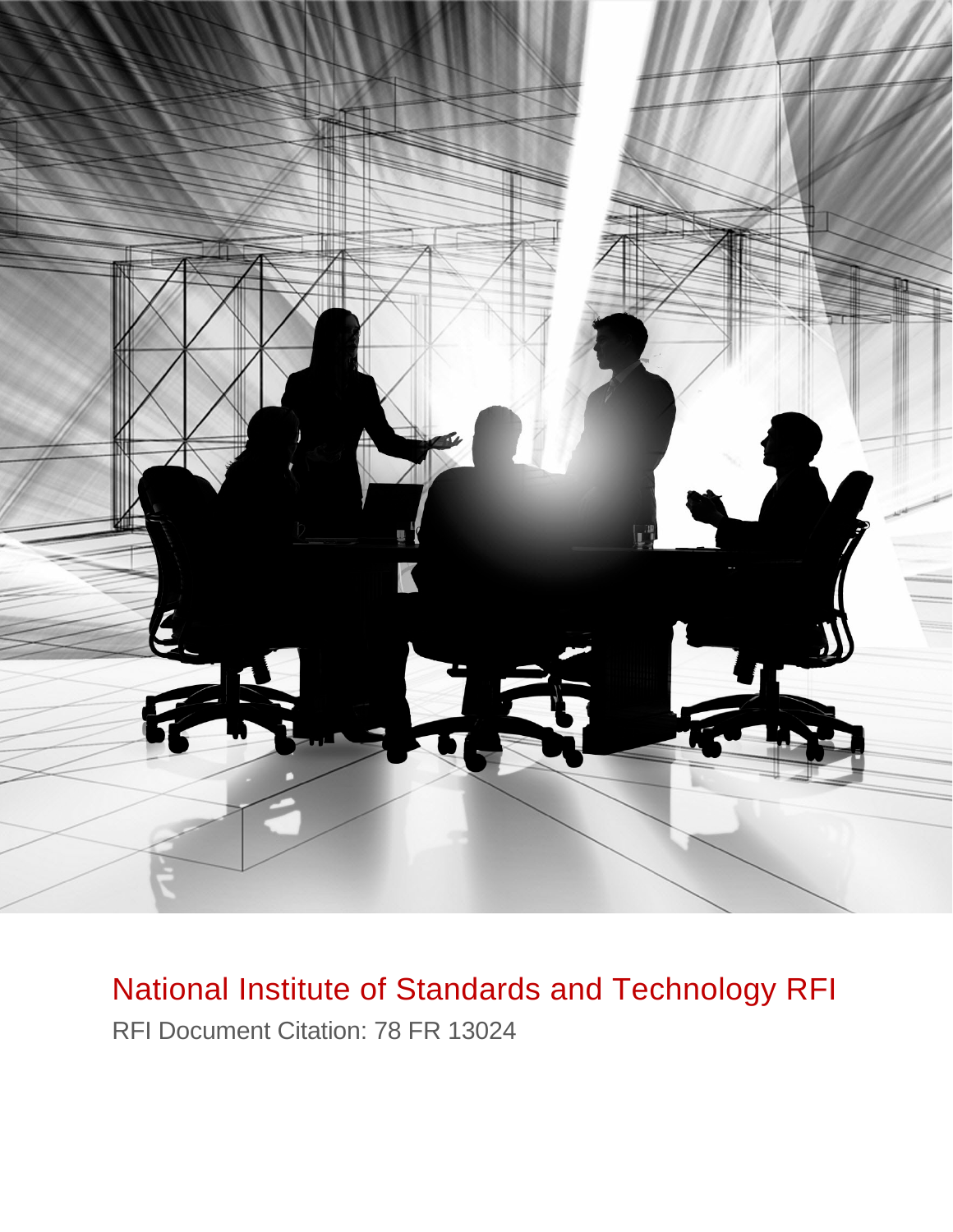# National Institute of Standards and Technology RFI A Response from RSA

#### **Presented to:**

Diane Honeycutt National Institute of Standards and Technology 100 Bureau Drive, Stop 8930 Gaithersburg, MD 20899

#### **Presented By:**

John McCumber Federal Technologist 703 889 8950 john.mccumber@rsa.com



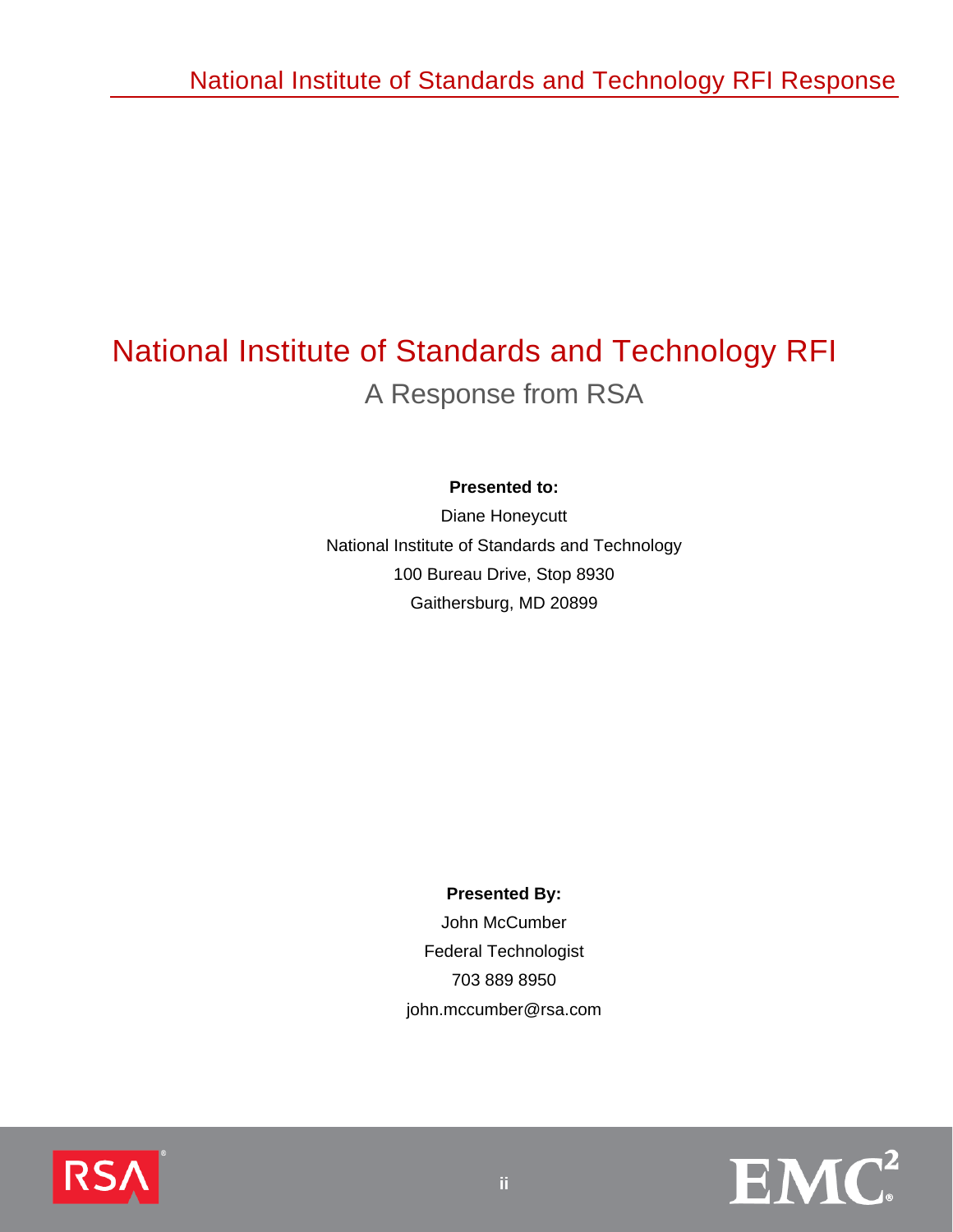### <span id="page-2-0"></span>**Cover Letter**

National Institute of Standards and Technology 100 Bureau Drive, Stop 8930 Gaithersburg, MD 20899

Attention: Diane Honeycutt

#### **Reference: Cybersecurity Framework RFI**

Dear Ms Honeycutt,

On behalf of EMC and RSA, The Security Division of EMC, we are pleased to submit our responses to the NIST request for information: Developing a Framework to Improve Critical Infrastructure Cybersecurity. Our response and comments provide an exceptional combination of real-world experience, innovative technology, and unrivalled subject matter expertise that can guide and inform your critical infrastructure initiative. It has been our pleasure to gather these processes and capabilities into a comprehensive document to address each of your questions with solid know-how from decades in the information technology realm as a vendor, solution provider, and a consumer of leading edge information technology.

RSA/EMC has unique insights to share. We are the leader in security management that allows public and private sector organizations to build and invest in information security from a rational and strategic perspective. Not only do we build the key components for continuous monitoring, digital forensics, incident response, and governance, we also have developed a set of solutions that address the key pain points of disconnected safeguard technologies. Our professional services teams are currently helping hundreds of organizations design and implement world class operational security solutions.

Our EMC/RSA response focuses on the elements of both preventive capabilities as well as the necessity for remedial/ongoing response and risk mitigation. As technology leaders in this vital market, we recognize security cannot be defined as a state; security must be defined as a process. Security is the ongoing management of risk through the identification of threats, vulnerabilities and assets weighed against the capabilities of a plethora of safeguards. It's no longer sufficient to perform security engineering solely as a static, preventive activity. Dynamic risk management capabilities are required to respond to existing and emerging threats.

Ensuring the new framework dovetails and supports international standards will be critical. The IETF efforts on security automation are critical to gaining global acceptance on protocols and data formats. As security automation improves, control frameworks can be used to manage security requirements and reporting across and between multinational organizations and governments as well. This combination of consistent reporting on automated controls will only increase in importance as use of cloud computing environments expands.

As NIST builds its new framework for protecting our critical digital infrastructure, there will be many challenges in order to maintain currency with the emerging threat landscape. EMC/RSA stands ready to support NIST's efforts to protect the citizens and institutions of our nation. If you require any further information or clarification of any elements of our response, please feel free to contact me directly at any time at [john.mccumber@rsa.com,](mailto:john.mccumber@rsa.com) or call me at (919) 522-0084.

Sincerely,

John McCumber

RSA Federal

10700 Parkridge Boulevard



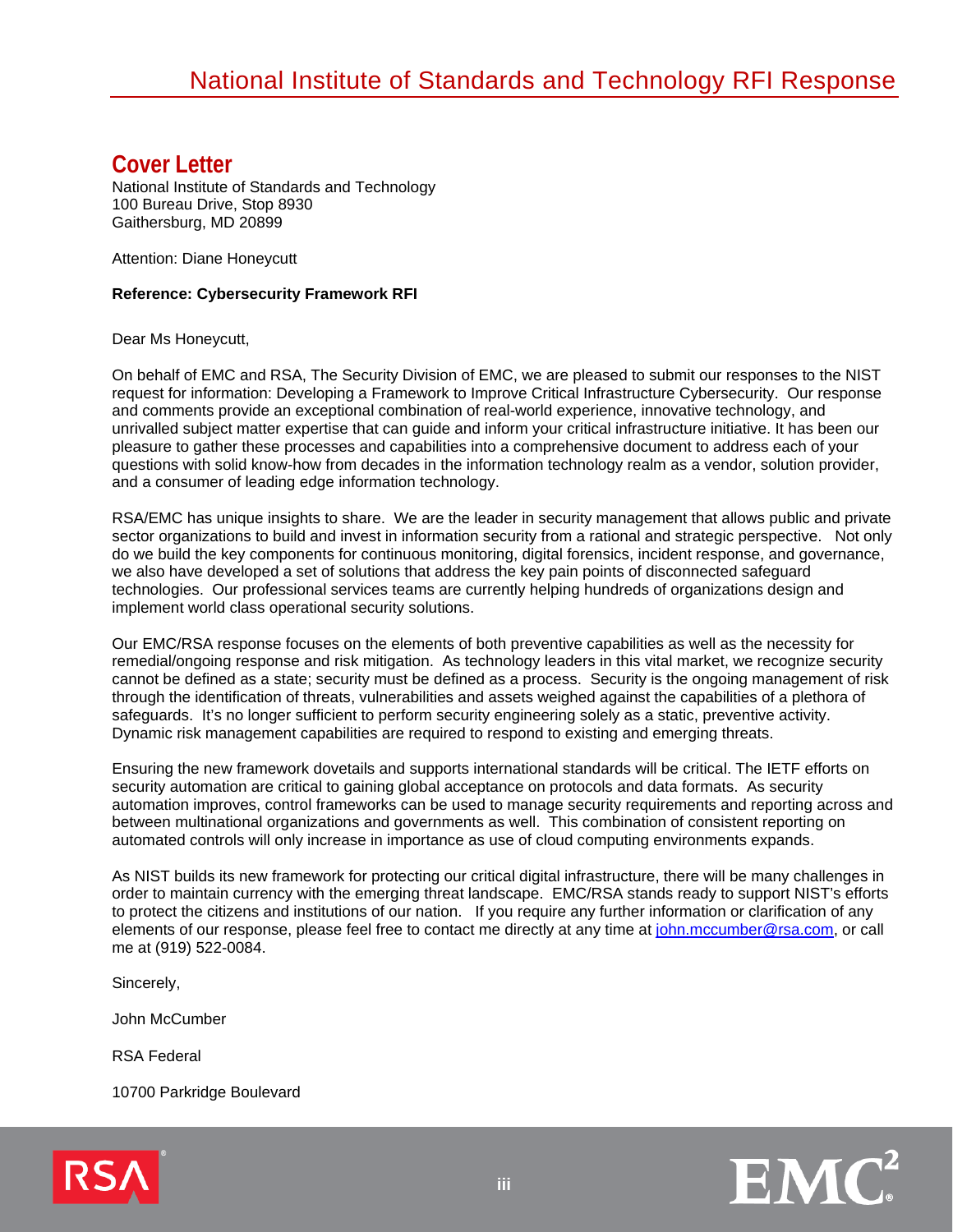# <span id="page-3-0"></span>**Trademark & Copyright Notices**

#### **EMC Corporation Trademarks**

RSA, the RSA logo, Archer,  $EMC<sup>2</sup>$  and EMC are registered trademarks or trademarks of EMC Corporation in the United States and other countries. All other trademarks used herein are the property of their respective owners.

©2013 EMC Corporation. All rights reserved.

This is a current listing of trademarks owned by EMC Corporation. The status column refers to the status of the trademark in the United States. Not all common law marks used by EMC Corporation are listed:<http://www.emc.com/legal/emc-corporation-trademarks.htm>

#### **Copyright**

Copyright © 2013 RSA Security LLC. All rights reserved.

No part of this document may be reproduced or distributed in any form or by any means, or stored in a database or retrieval system, without prior written permission of RSA Security LLC.



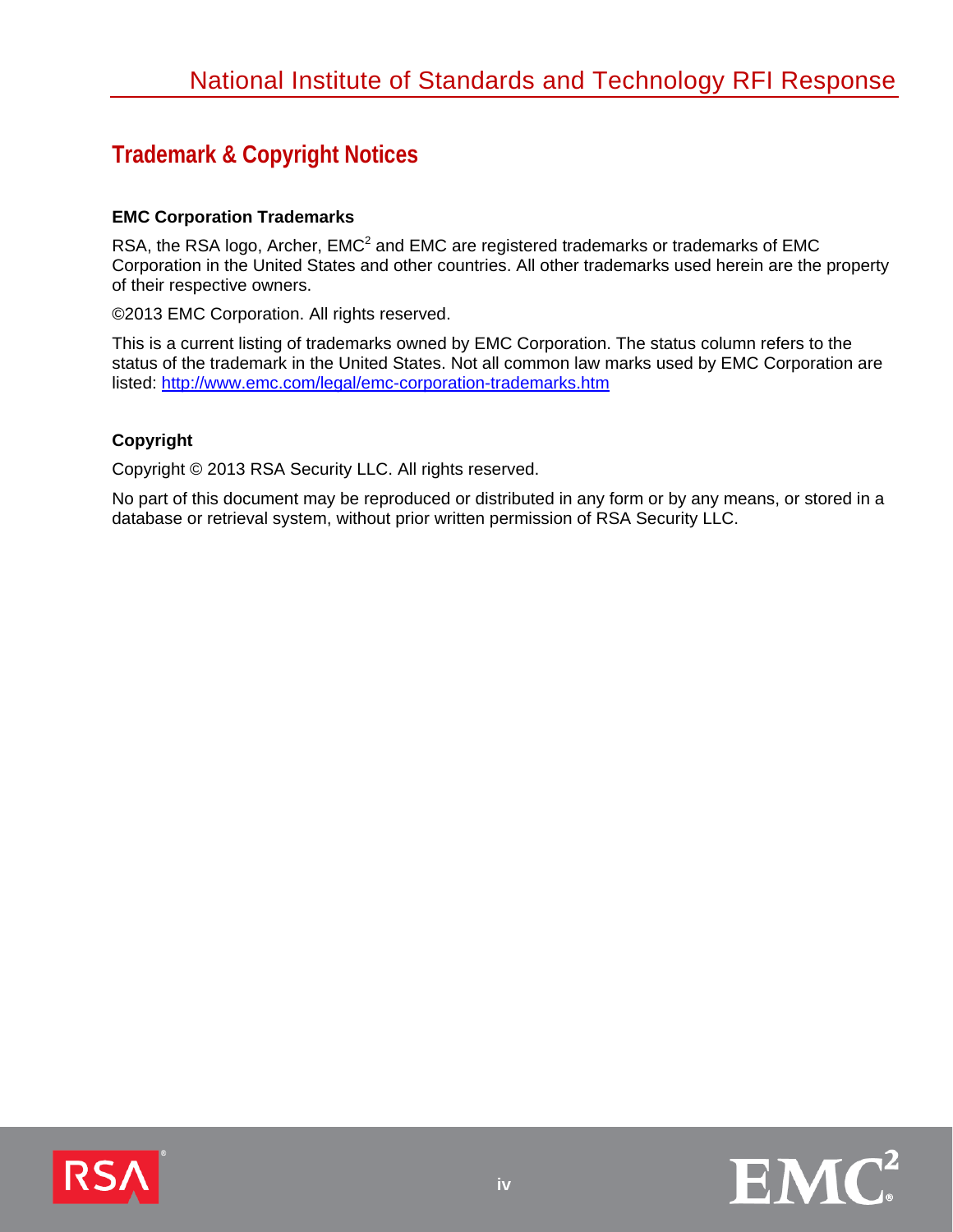# <span id="page-4-0"></span>**RSA Contacts and Document Information**

| <b>Document Information</b>           |                                                                                                         |                                                         |  |  |
|---------------------------------------|---------------------------------------------------------------------------------------------------------|---------------------------------------------------------|--|--|
| Document title:                       | National Institute of Standards and Technology<br>A Proposal from RSA                                   |                                                         |  |  |
| <b>Customer</b><br><b>Reference</b>   | Document Citation 78 FR 13024                                                                           |                                                         |  |  |
| <b>Issue date:</b>                    | Monday, April 08, 2013                                                                                  |                                                         |  |  |
| Submitted to:                         | National Institute of Standards and Technology<br>100 Bureau Drive, Stop 8930<br>Gaithersburg, MD 20899 |                                                         |  |  |
| <b>Account Team</b>                   |                                                                                                         |                                                         |  |  |
| <b>RSA Account</b><br><b>Manager</b>  | John McCumber                                                                                           | Phone: 919 522 0084<br>Email: john.mccumber@rsa.com     |  |  |
| <b>EMC Corporate</b><br>Office of CTO | <b>Kathleen Moriarty</b>                                                                                | Phone: 617 583 0846<br>Email: kathleen.moriarty@emc.com |  |  |
| <b>RSA Proposal</b><br><b>Manager</b> | Melissa Ferguson Meo                                                                                    | Phone: 1 781 515 5249<br>Email: melissa.meo@rsa.com     |  |  |



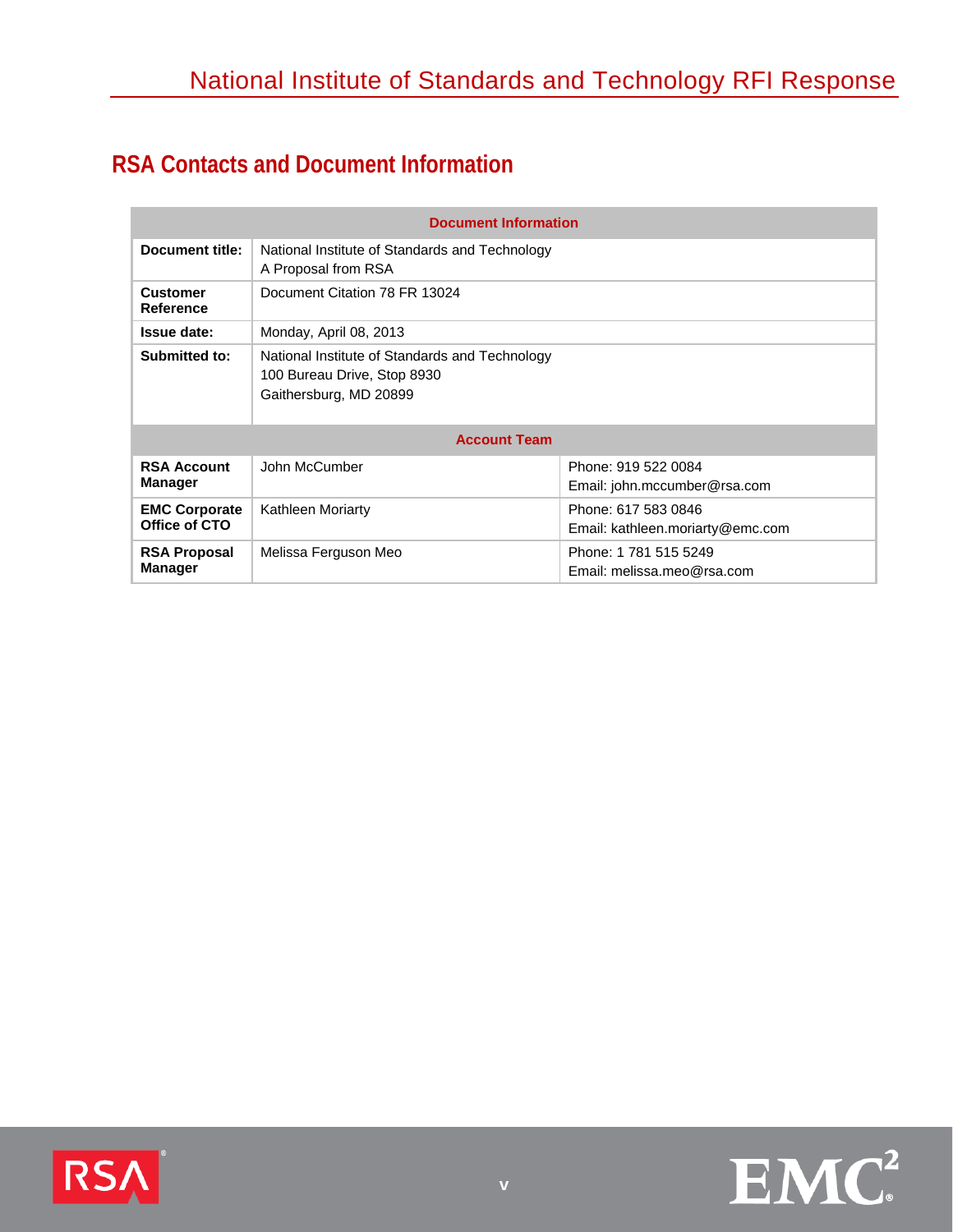# <span id="page-5-0"></span>**Table of Contents**

| 1              |     |       |  |
|----------------|-----|-------|--|
|                | 1.1 |       |  |
|                | 1.2 |       |  |
|                |     | 1.2.1 |  |
| $\overline{2}$ |     |       |  |
|                | 2.1 |       |  |
|                | 2.2 |       |  |
|                | 2.3 |       |  |
|                | 2.4 |       |  |
|                | 2.5 |       |  |
|                | 2.6 |       |  |
|                |     |       |  |



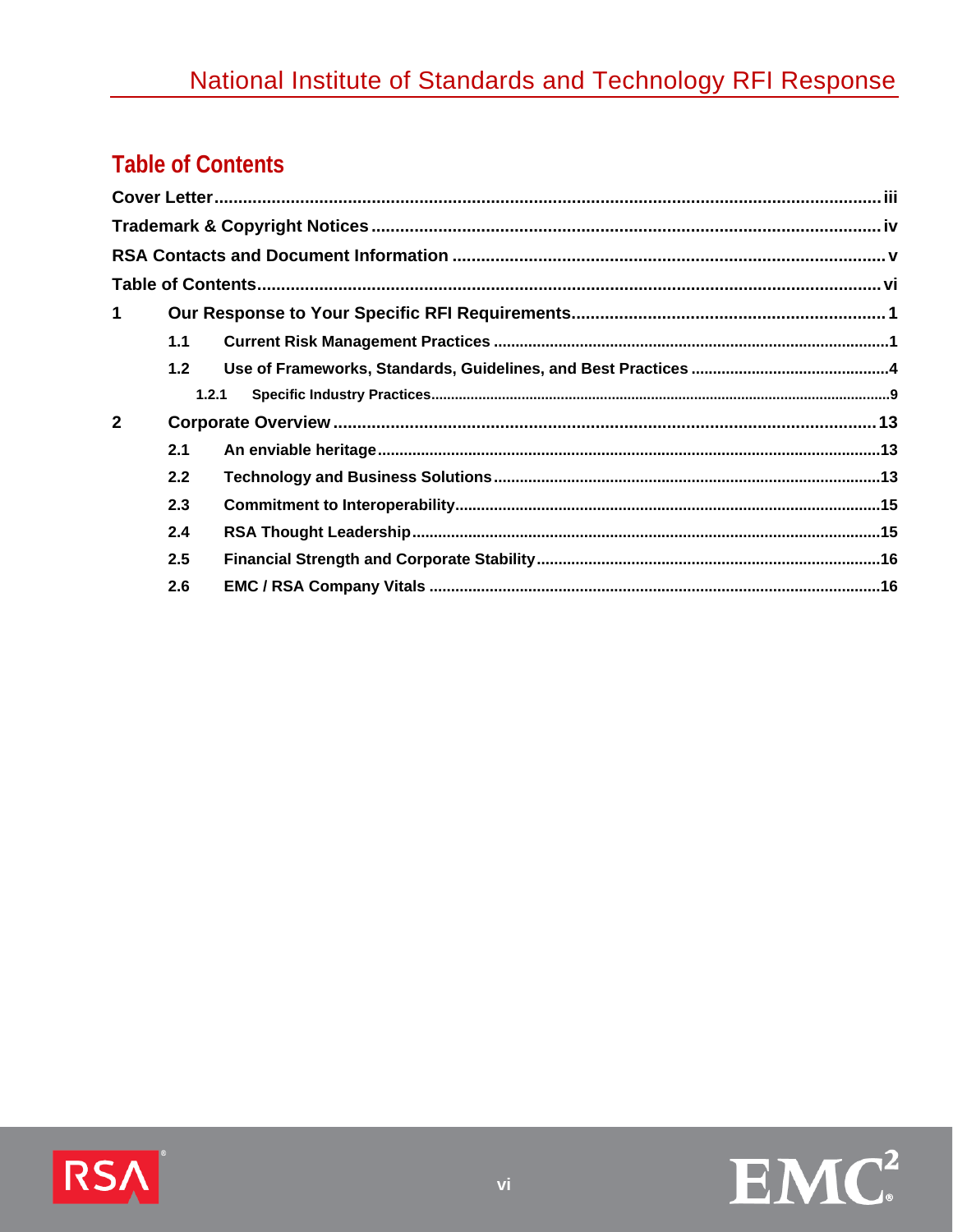## <span id="page-6-0"></span>**1 Our Response to Your Specific RFI Requirements**

This section of our proposal outlines the key functionality and other important features of the proposed solution in the context of NIST's stated requirements. Specifically, it provides a clause-by-clause response to your RFI – for ease of evaluation, each of your questions has been re-stated in normal black type, with our responses highlighted using *blue italics*.

### <span id="page-6-1"></span>**1.1 Current Risk Management Practices**

NIST solicits information about how organizations assess risk; how cybersecurity factors into that risk assessment; the current usage of existing cybersecurity frameworks, standards, and guidelines; and other management practices related to cybersecurity. In addition, NIST is interested in understanding whether particular frameworks, standards, guidelines, and/or best practices are mandated by legal or regulatory requirements and the challenges organizations perceive in meeting such requirements. This will assist in NIST's goal of developing a Framework that includes and identifies common practices across sectors.

1. What do organizations see as the greatest challenges in improving cybersecurity practices across critical infrastructure?

*The top concern today for most organizations is how to combat complex advanced and targeted attacks. A majority of investigated cases related to data leakage, financial loss, advanced threats, or other network breach involve some form of undetected malicious executable (e.g., customizable commercial malware or "designer malware") that has been used to maintain a foothold into compromised networks. Social engineering, phishing attacks, malware, and system or application vulnerabilities are leveraged to gain or increase access within organizations. Recent trends in attacks also exploit the supply chain to gain access within an organization, creating a complex web to detect and combat threats. Obfuscation techniques are evolving at an increasing rate and traditional security tools cannot keep up. The current threat environment demands a fresh, agile approach to*

*1. Ensure the security of software applications in the supply chain,* 

*2. Automate the ability to identify, prioritize, and remediate risk based on situational awareness for decision support*

*3. Targeted capabilities for the identification and analysis of malware or other host based threats, network based threats, and fraud detection.*

*4. Share meaningful, directed, and actionable information in a machine consumable way. This may be through sharing partnerships as well as from vetted vendor threat feeds for a broad, scalable, and more immediate impact for both large and small organizations.*

2. What do organizations see as the greatest challenges in developing a cross-sector standards-based Framework for critical infrastructure?

*Creating a successful cross-sector standards-based framework for critical infrastructure will present several challenges. The first challenge will be to determine commonalities between sectors that can be* 



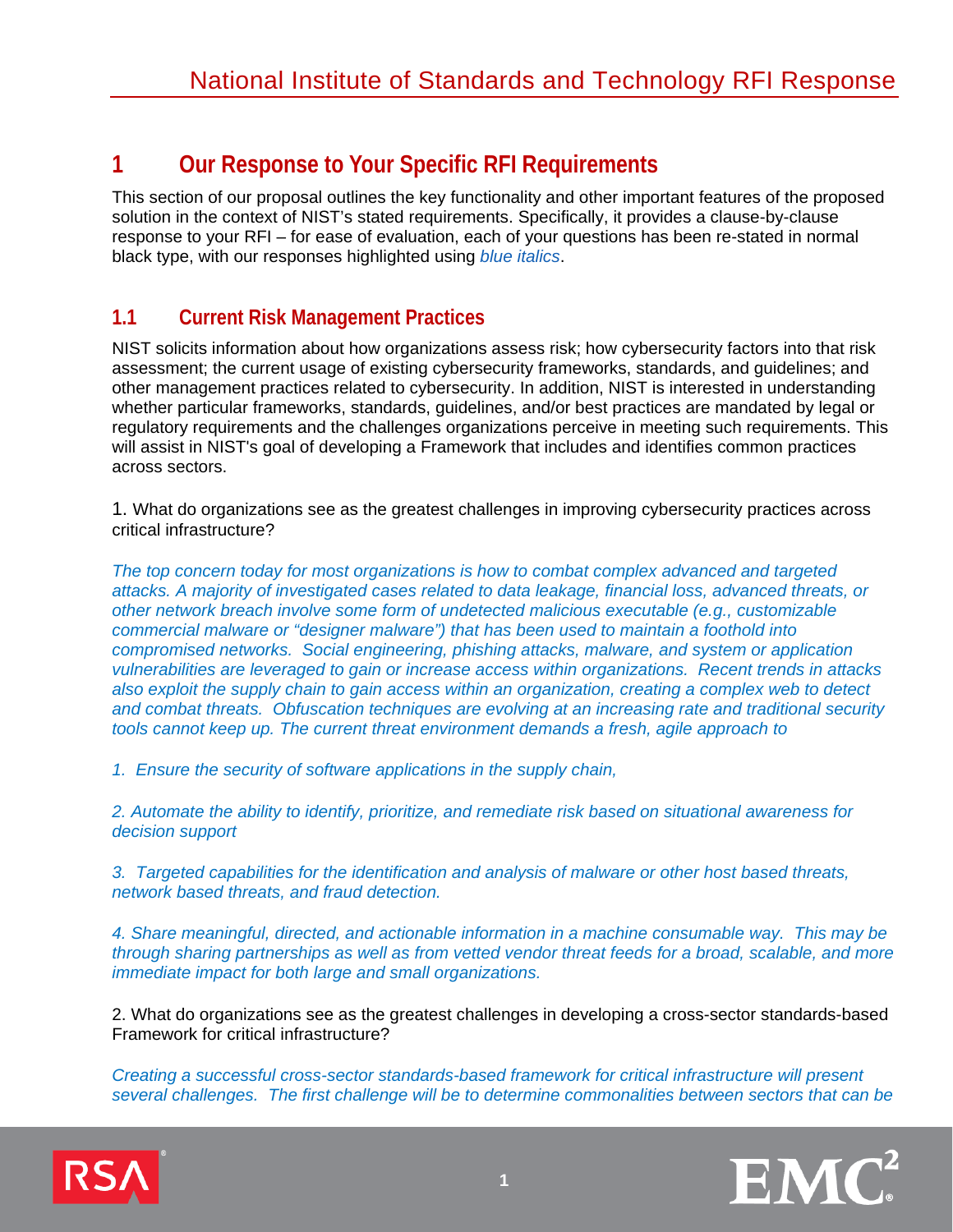*used to define the areas that will be covered in a central framework. The next challenge will be in selecting the appropriate sets of International standards that meet the core needs of all sectors and are both flexible and extensible to accommodate extensions for industry specific needs. In addition to having a flexible framework that can be updated over time, the selected International standards will need to be updated over time, ideally in standards bodies supported by the core user bases or problem owners. The framework will also need to be scalable to accommodate both small and large organizations within each sector where resource availability will greatly vary. The flexibility and extensibility of the selected standards should be helpful to support the varying needs for each sector, with a need for increased automation to assist with resource constraints for IT Security experts. Another challenge will be to have a standard method of measuring compliance to global standard frameworks rather than individual requirements of individual policy requirements, regulations, customers in the supply chain, and sectors to governments.*

*As information sharing becomes more pervasive, it will be a great challenge to ensure the data exchanged is meaningful, directed, and actionable. We have made great progress in some of today's sharing circles, but will need to shift the sharing models to interchange data gathered with threat feed providers who can further vet data and supply it in quick and actionable ways, reducing the overall need for highly skilled resources at each organization. If a larger ecosystem is not included in the framework, the current resource constraints and ability to implement controls for shared threat data will not improve.*

*And finally, cross sector communications present a challenge to determine what is actually useful and meaningful to exchange between sectors. In some cases, high-level strategic information will be far more useful than specific cyber threat remediation information. A simple example may include the energy sector loosing power in a region. Although it may have been the result of a cyber attack, the useful information to be shared cross-sector may be where the power outage occurred, what backup measures are available, and an estimated time to recover. Determining what is useful will take time and will require flexible and extensible standards to accommodate the evolving set of exchanges.*

3. Describe your organization's policies and procedures governing risk generally and cybersecurity risk specifically. How does senior management communicate and oversee these policies and procedures?

*RSA and EMC use our own technology to manage our risk exposure on a 24x7x365 basis. Cyber security risk is specifically derived and overseen by the EMC Global Security organization in conjunction with an Enterprise Governance Risk and Compliance (eGRC) board made up of corporate executives across all major divisions of the company.*

4. Where do organizations locate their cybersecurity risk management program/office?

*The cybersecurity risk management office is located within the EMC IT organization but cyber risk is also elevated as need to the eGRC as described above and the Chief Risk Officer that ties into EMC Legal.*

5. How do organizations define and assess risk generally and cybersecurity risk specifically?

*We do not currently have an explicit enterprise risk taxonomy. Within cyber security, we use multiple factors to assess impact (Is the asset considered important to Brand?, Will there be a regulatory impact?, Is it important to the overall continuity of operations and the ability to provide order fulfillment?, Would it impact the corporate customer base directly?, Is there risk to intellectual property that would impact competitive advantage?, Would any of the risks be combined with an impact that is limited to a* 



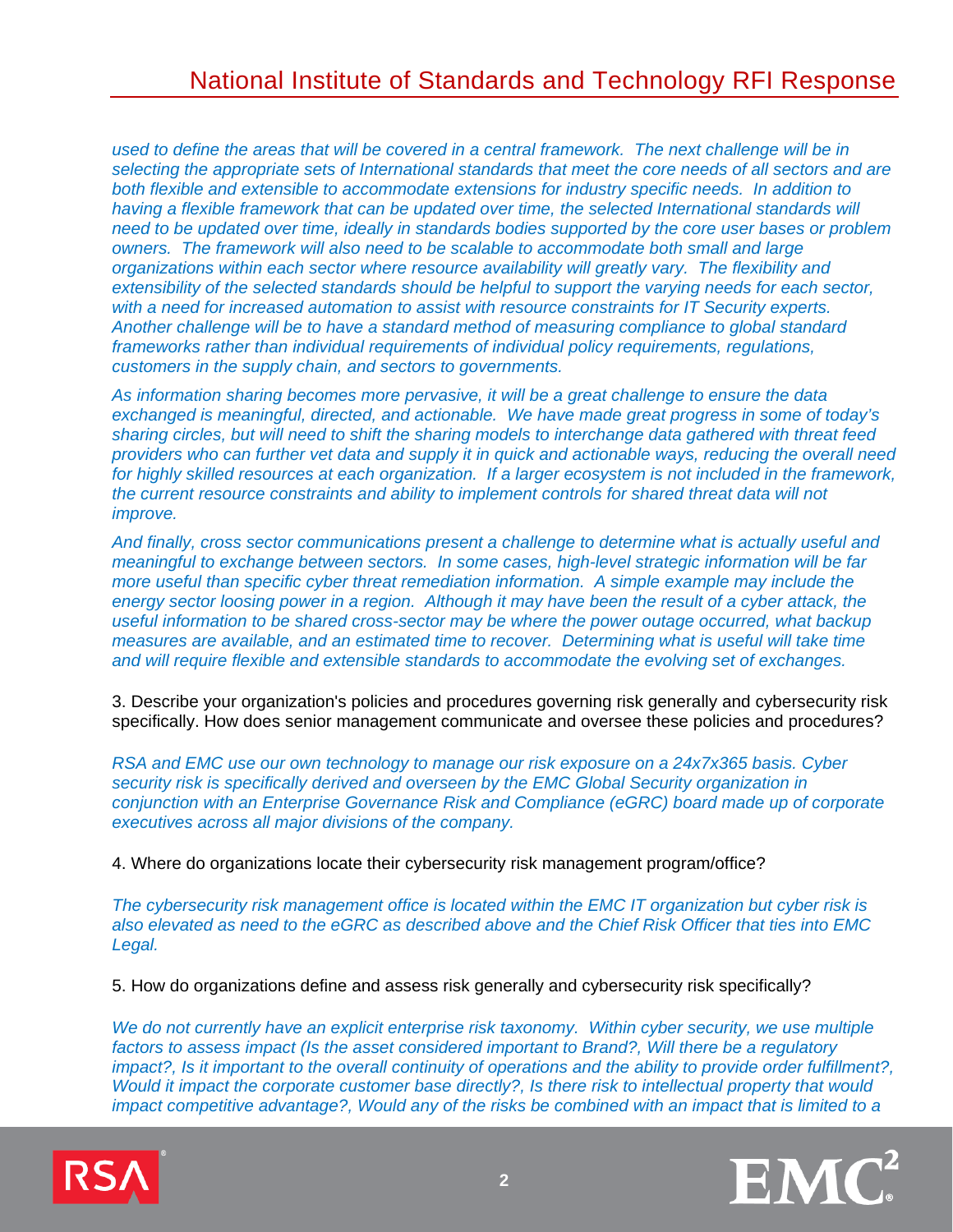*single BU, multiple BUs, or is the risk enterprise wide?), and probability (Is there an active threat in the wild or not?, What compensating controls are in place that could make the vulnerability more difficult to exploit?).*

6. To what extent is cybersecurity risk incorporated into organizations' overarching enterprise risk management?

*The EMC/RSA enterprise GRC council has a focus on cyber security risk that includes the network, and both the vendor provided and company products. Formal processes are in place to assess risk. Other enterprise risks are currently handled in various dispersed forums within EMC.*

*The internal preparation of our products to meet the demands of customers is tracked within the internal EMC risk framework.*

7. What standards, guidelines, best practices, and tools are organizations using to understand, measure, and manage risk at the management, operational, and technical levels?

*Broadly speaking ISO 27001, and NIST 800-53 (REV 4) are the baseline security control frameworks in uses at EMC/RSA. However, other specific regulatory needs are address in the context of the environment under the specific regulatory scrutiny, like PCI. EMC/RSA does not simply strive to comply, but rather to manage risk and make smart decisions on a situation-by-situation basis. NIST 800-30 is useful within EMC for Risk Assessments.*

8. What are the current regulatory and regulatory reporting requirements in the United States (e.g. local, state, national, and other) for organizations relating to cybersecurity?

*Organizations usually have several regulatory reporting requirements depending on federal, state and local cybersecurity mandates. RSA/Archer provides access to a list of over 90 regulation and frameworks as part of our Policy Management solution. We have domestic and international regulations and frameworks from a wide range of sources and industries: NIST, PCI, SOX, COBIT, COSO, HiTrust, and HIPAA. Archer also provides industry-specific codification and tracking of requirements for healthcare, energy, finance, retail, and transportation. The RSA Archer platform also*  enables organizations to import specific regulatory content into our solution. In the event RSA Archer *doesn't have specific state and local cybersecurity relevant content, organizations can simply import on their own regulatory content and report on it.*

9. What organizational critical assets are interdependent upon other critical physical and information infrastructures, including telecommunications, energy, financial services, water, and transportation sectors?

*All of the listed infrastructure services are critical to running a business.*

10. What performance goals do organizations adopt to ensure their ability to provide essential services while managing cybersecurity risk?

*Managing cybersecurity risk is a fact of life and has been built into everyday operations. The EMC business teams remain focused on their primary objectives of delivering value to customers. EMC is a* 



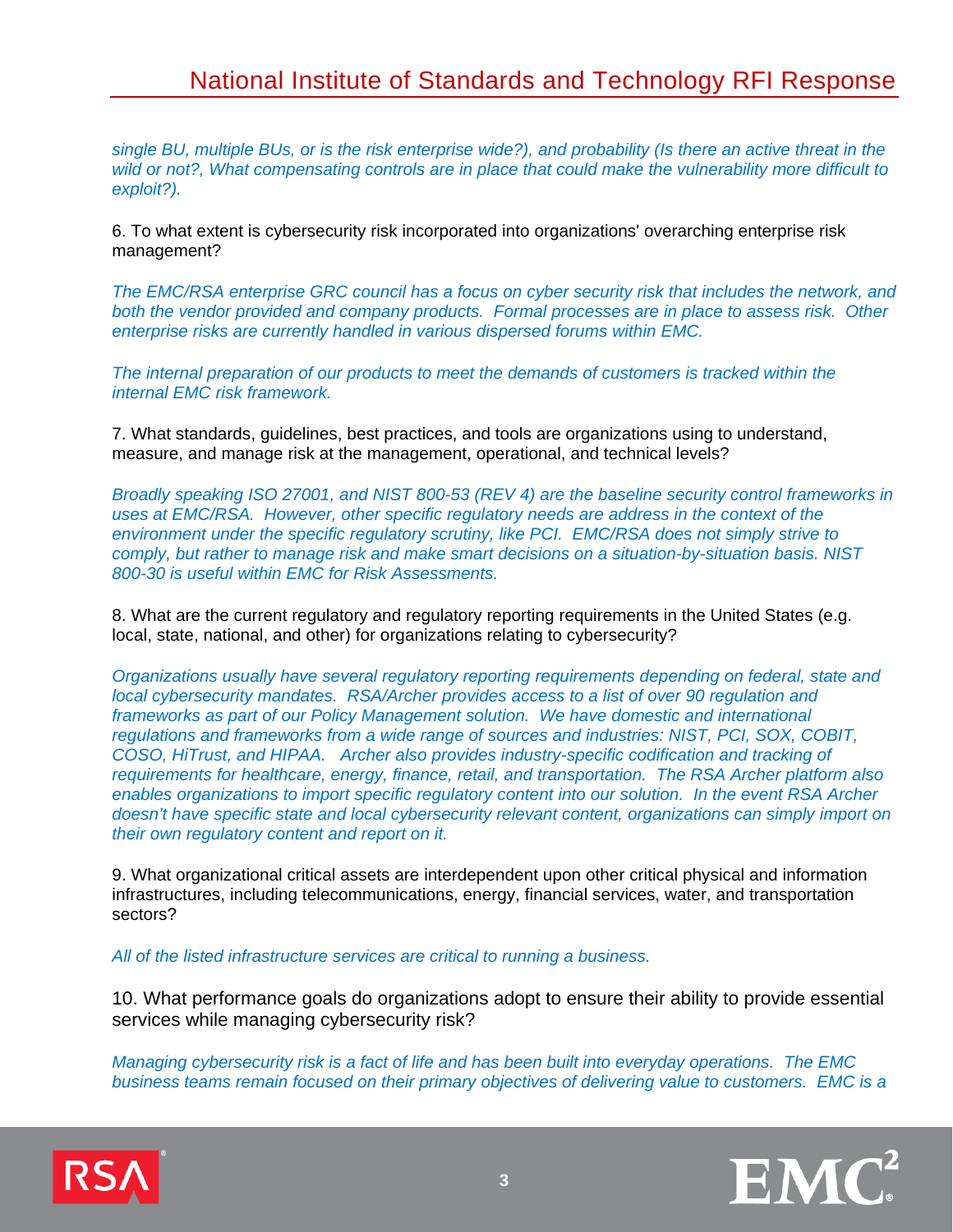*performance driven company that finds the most effective methods of maintaining performance while building a defense-in-depth cybersecurity posture.*

11. If your organization is required to report to more than one regulatory body, what information does your organization report and what has been your organization's reporting experience?

*Tools have improved to generate a report with specific requirements from a regulation from a lager set of controls where the regulation may be a subset. The experience on reporting would vary greatly for organizations that can leverage such tools or where the auditors accept a common framework like ISO27001/2 aligned controls from those who manage to each regulation. Improvements are being made to further automate the reporting process for some regulations through reporting formats like XBRL. XBRL has been mandated by a number of regulatory bodies Worldwide as the reporting standard. While it started with financial reporting, it is now moving to the areas of non-financial business information including governance risk and compliance information (controls and risks they mitigate, business processes, tests and related procedures, etc), sustainability reporting, and Carbon disclosure. Many of our customers are operating in multiple jurisdictions and are required to report to a large number of regulators. This is a very costly and challenging task, one that requires working across silos and using standard-based approaches. EMC developed an integrated end-to-end solution to help our customers and to drive the adoption of standards in the financial services and insurance sector. The standards enable support for the secure capture, production, processing, and archiving of XBRL reports for both the regulation and the supervision side of the end-to-end process. XBRL reporting taxonomies*  will include more and more detailed risk information in the coming years and will integrate additional *requirements related to the various types of risks. The XBRL GRC-XML standards taxonomy group is working to align with ISO31000 and other efforts to deliver an open classification of enterprise risks.*

12. What role(s) do or should national/international standards and organizations that develop national/international standards play in critical infrastructure cybersecurity conformity assessment?

*Such standards must be practical in their expectations and applicable to global companies. Therefore they should be based on the real world experiences of ICT providers. As security requirements become more visible for the critical infrastructure commercial the adoption of practices and must be scalable.*

*The role of national/international standards bodies' play in conformance assessments varies and this may depend upon the type of standards published. The IETF for instance, strives to have interoperability between implementations and this works best when the implementation interoperability or conformance testing informs the development of the standard. Reference implementations, conformance testing, or regression testing servers can be very helpful when developing protocols that require interoperability between implementations. As we move further into security automation, ensuring data is represented and exchanged as expected between implementations will be critical. This will be required to assess heterogeneous environments including devices, appliances, and the Internet of Things to the exchange of asset, configuration, threat, vulnerability, incident, and indicator data.*

### <span id="page-9-0"></span>**1.2 Use of Frameworks, Standards, Guidelines, and Best Practices**

As set forth in the Executive Order, the Framework will consist of standards, guidelines, and/or best practices that promote the protection of information and information systems supporting organizational missions and business functions.



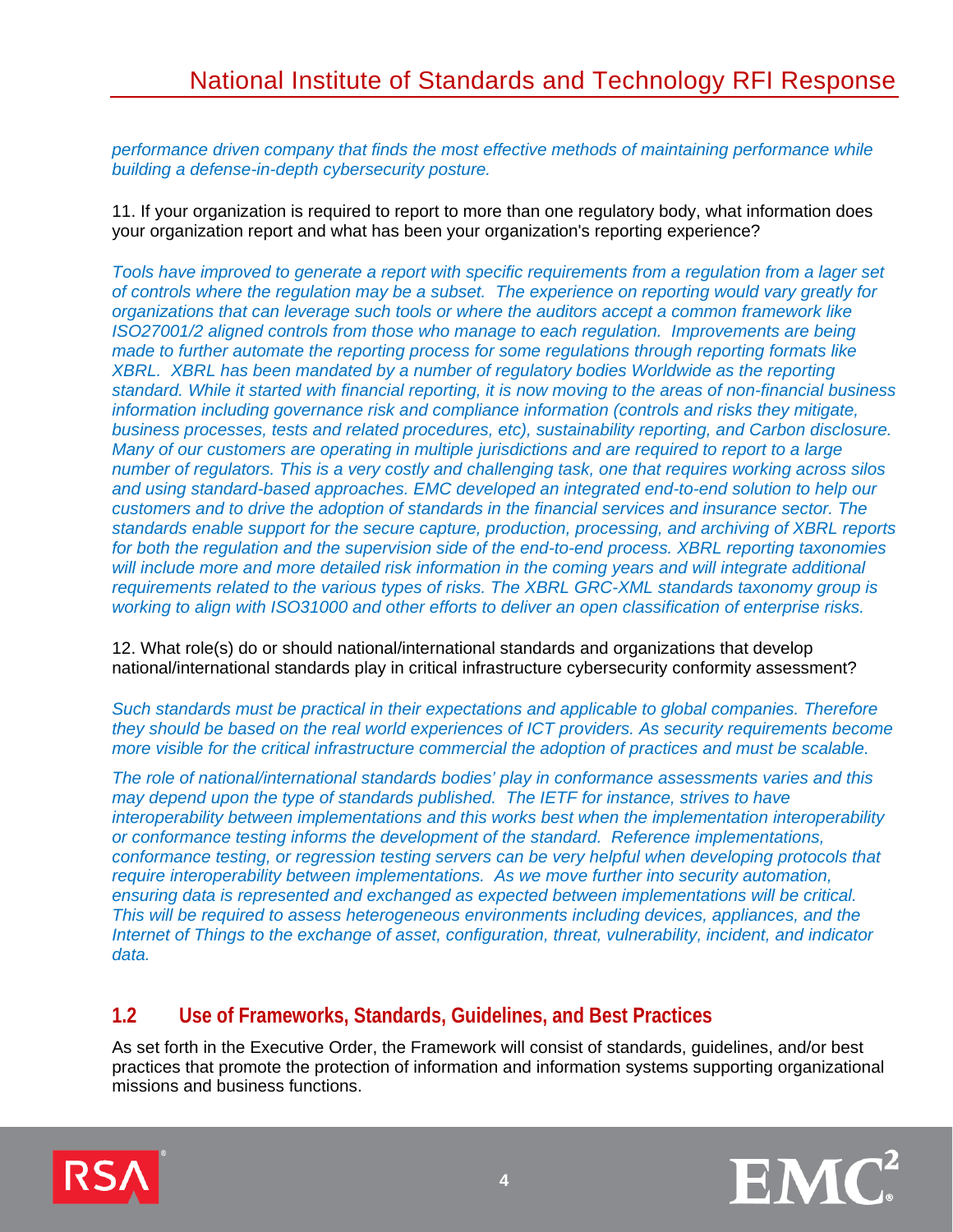NIST seeks comments on the applicability of existing publications to address cybersecurity needs, including, but not limited to the documents developed by: international standards organizations; U.S. Government Agencies and organizations; State regulators or Public Utility Commissions; Industry and industry associations; other Governments, and non-profits and other non-government organizations.

NIST is seeking information on the current usage of these existing approaches throughout industry, the robustness and applicability of these frameworks and standards, and what would encourage their increased usage. Please provide information related to the following:

#### 1. What additional approaches already exist?

*Industry best practices for secure software are already articulated in the work of industry groups like SAFECode and the Open Group Trusted Technology Forum. ISO has two promising initiatives in this space 27034 and 27036. The upcoming (April) release of the global Open Trusted Technology Provider Standard to Mitigate Maliciously Tainted and Counterfeit Products (O-TTPS) has been developed with joint industry and government consensus. It is planned to be aligned as a reserved ICT COTs part of ISO 27036. EMC/RSA believes that efforts focused on application software are essential to improve security and reduce risk.*

*Governance, risk and compliance tools are being used by a wide range of organizations within the critical infrastructure to build and publish content for cross sector commentary as well used in the guidelines and standards adoption process. Required capabilities would include workflow, notification, granular access control (permission-based viewing, access and edit rights), reporting capability and an ability to support dedicated views for individual sub-organizations. The ability to consistently assess security through standards will further help to improve the state of security for organizations and service providers.*

*Control frameworks are widely used today, although the framework may vary depending on the requirements of the organization. The most widely accepted control framework from our experience is the ISO 27000 series because it is an international standard. Country specific frameworks like NIST 800-53 and the Australian control framework are also in use. Tools are often used to map between control frameworks or to map regulatory or policy information into a control framework for simplified management of policies, standards, and controls. In building a secure environment, where risk is prioritized, a baseline set of controls that allows for easy policy comparison between organizations or service providers assists with the governance view of security risk to the organization. RSA has products to support this baseline model. The automation of control validation to the required policy levels is the next logical step in this progression. Various scanning tools exist that use a mix of NIST's SCAP and other scanning techniques. The security control automation work needs further work and EMC/RSA is supportive of the efforts starting in the IETF in Security Automation and Continuous Monitoring (SACM).* 

*The notion of trust assurance levels is covered in FISMA and this level of definition could be useful for international standards to set Service Level requirements or provide a consistent measurement to assert assurance levels between organizations (federated entities, etc.). Although some security automation is in use today, more consistent approaches across infrastructure could be helpful using standards already in place by infrastructure (SACM). Federated identity and access management standards have the ability to assert assurance levels that may be validated through annual audits and through SACM type efforts. PKI certificates can assert the appropriate level of assurance as can SAML in bearer tokens. Mapping between these federation technologies may require further work as not all organizations or systems will operate at the same assurance level or even have a need to operate at the same level.*



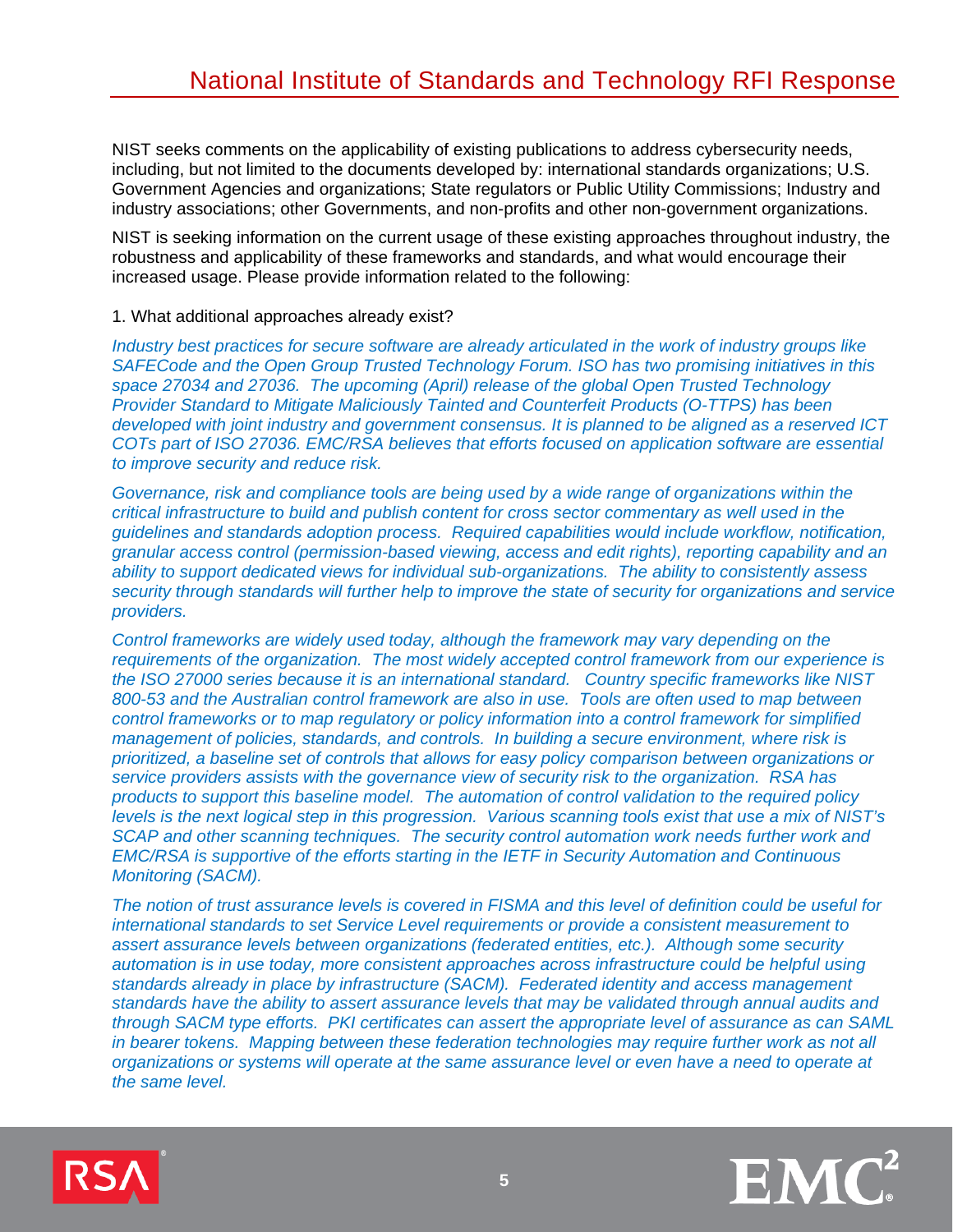*The ability to assess the posture of systems and applications through SCAP related standards using Network Endpoint Assessment (NEA) or Trusted Network Connect (TNC) helps to maintain the security level of the network and reduce risk. Additionally, the ability to consistently exchange information security incident and indicator information through international standards from the IETF, like IODEF (RFC5070-bis) and RID (RFC6545 andRFC6546) is critical to decision making based on situational awareness. The exchange of information must be meaningful, actionable, and directed. Information sharing must evolve further to connect various types of analysis centers, including those of threat feed providers. Standards in this space can help move us beyond the need for each organization to have highly skilled analysts in order to benefit from information sharing. By including directed and actionable vendor intelligence feeds in the ecosystem, information sharing can scale in that the threat providers will analyze data and push out remediation actions for threats to their customer base as appropriate. This eliminates the requirement for highly skilled analysts at every organization, large or small. The information shared may be limited to rules that get added to host or network based detection and monitoring systems as appropriate. Threat feeds may not include the full picture of an event, as a result of the directed nature of these updates.* 

*For communications to be directed and actionable, only meaningful and useful information should be provided. In the case of incident and indicator sharing, while a portal system for an ISAC may support vast data types to assess threats, the meaningful and actionable data that results from the assessment may be limited to a watchlist of indicators. The watchlist can either be consumed directly into a participants enterprise for actions to be taken or provided to a threat intelligence analysis center for further vetting, where only actionable data is directly sent to their customer base. The latter approach assists with the scalability of information sharing in that fewer highly-skilled resources are needed and threats can be mitigated more quickly across a broad spectrum.*

#### 2. Which of these approaches apply across sectors?

*These governance, risk, and compliance views of key guidelines for sub-sectors within the critical infrastructure community (power producers, power distributors, natural gas, oil, etc.) must support cross industry collaboration in the Framework development process to ensure all relevant controls are considered. Common frameworks, like the ISO27000 series may provide a baseline for IT systems, but specific industry standards will still be required. The security automation, endpoint assessment, and incident communications described above apply cross-sector, with the need for flexibility and extensibility in each of those standards for sector-specific requirements. In addition to the need for flexibility and continued evolution of a supporting framework, the selected international standards must also be flexible and extensible to accommodate the needs of each sector. "One size does not fit all" applies to the area of extensions that may be unique to each sector, with a common core. The selected standards would ideally be in international standards organizations with transparent processes for developing and updating standards over time.*

*The communication mechanisms will vary within and across industry sectors or based on use cases. The control frameworks, ability to assert trust assurance levels grounded in security automation capabilities, and cyber threat communication should be consistent, except when extensions are needed to represent industry specific information. The types of communications across sectors may vary and include high level alerting type communications that can be achieved through existing approaches like the Common Alerting Protocol (CAP) from OASIS. NIEM has been exploring the different types of communications needed and may be a starting point to determine what standards may be useful. The ability to apply data sets from different industries could lead to powerful analytic capabilities, such as threat actors in the physical to cyber space. Building off of existing data constructs to support extended* 



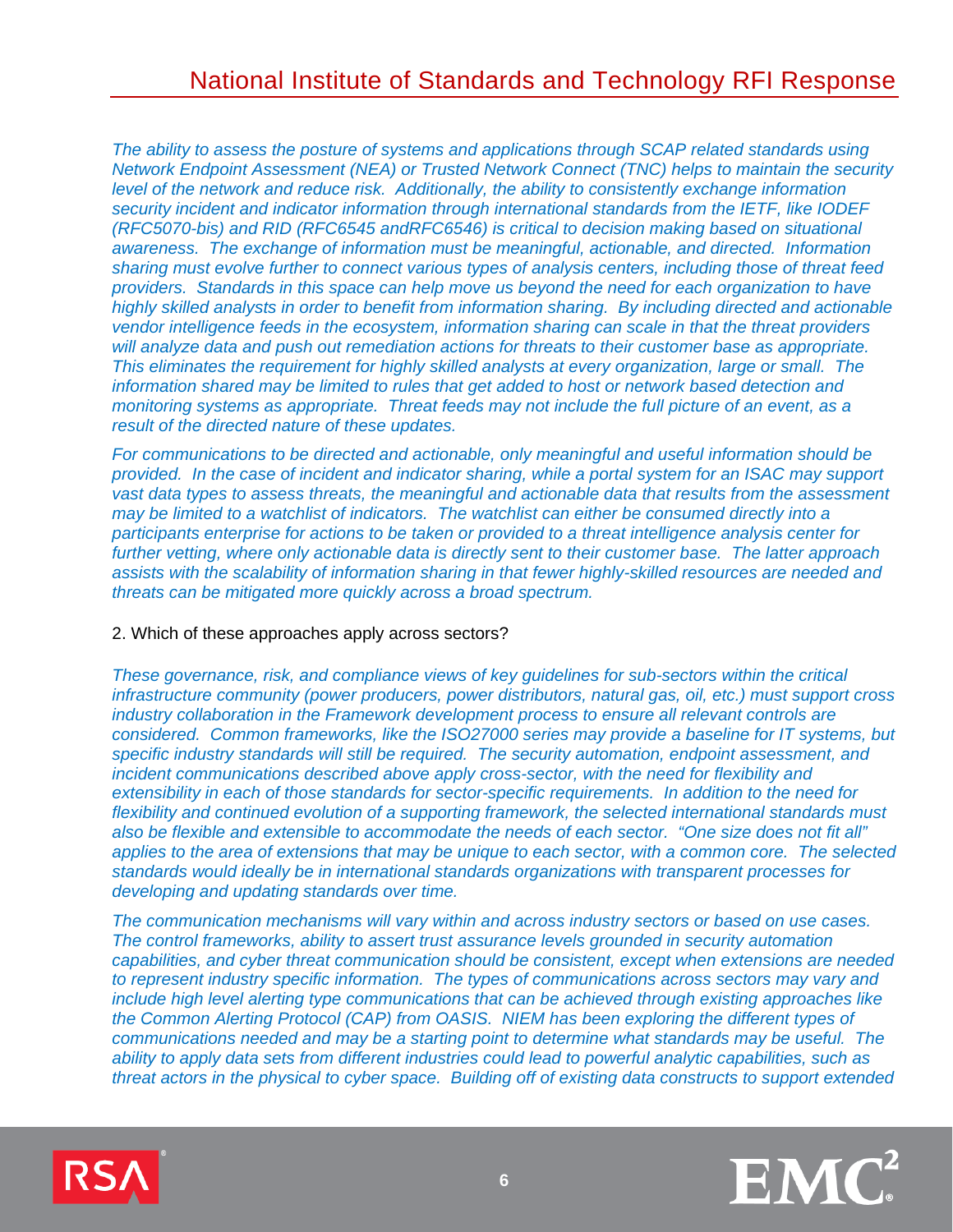*capabilities in spaces like threat actors (OASIS) across sectors may help with the maintenance of those standards over time.*

*Best practices embodied in the work of SAFECode and the measureable requirements articulated in O-TTPS are able to be levered across sectors and lend themselves to additional tailoring for sector specific actions.*

#### 3. Which organizations use these approaches?

*RSA Archer has been used in similar capacities to support efforts by the financial sector (BITS) and healthcare sector (HiTrust) as organizations within those communities came together to build sector wide guidelines and standards. In both situations, our capabilities were leveraged to enable cross sector collaboration involving public, private and government organizations who participated in developing sector standards and guidelines. BITS and HiTrust are examples of regulations and control frameworks that can be mapped into security control frameworks described above. These efforts provide consistent methods to compare policies across organizations, which may be very important when establishing federated identity and access management between organizations or even during acquisitions or the selection of service providers. HiTrust is closely aligned with ISO27001/2 and tools like Archer enable automated mapping between regulations and frameworks for consistent comparisons of controls.*

#### 4. What, if any, are the limitations of using such approaches?

*Education on how to apply the use of control frameworks along with the benefits of aligning to a common set of controls would help to expand their use. There are no short cuts in building defense in depth. Top numbered lists out of context can be misinterpreted as sufficient and they alone do not constitute repeatable practices as part of a program. Efforts like the SANS critical controls to prioritize risks could be better applied within an organization who manages to a control framework. The SANS critical controls evolve as threats evolve over time, therefore using the top 20 SANS controls to prioritize risk in a larger more complete set of controls, managed in an established framework, helps with the management of threat over time. Additionally, while SCAP has brought us a long way towards security automation, security specific management protocols may be a limitation. Security automation is limited platform specific efforts or the areas currently covered by SCAP. Approaches that consider how to leverage the same sets of protocols for IT and security, hopefully through the SACM efforts, will enable better collaboration and management of IT and security within an organization. The IETF effort*  for security automation may help to overcome these challenges in addition to the ongoing work of *SAFECode for secure applications.*

*The limitation of any national standards is that they don't scale to meet the needs of global customers. Customers in other countries require international standards with transparent processes to consider their requirements and feedback in the design and development of standards. The requirements and practices may vary between nations, and standards may be limited to the areas that require interoperability. This allows for differences to emerge that may be critical for innovation or the specific requirements of an industry or nation.*

5. What, if any, modifications could make these approaches more useful?

*Active use to inform improvement of the supporting standards in the framework described will be required to support the evolving needs of the community as security automation and information* 



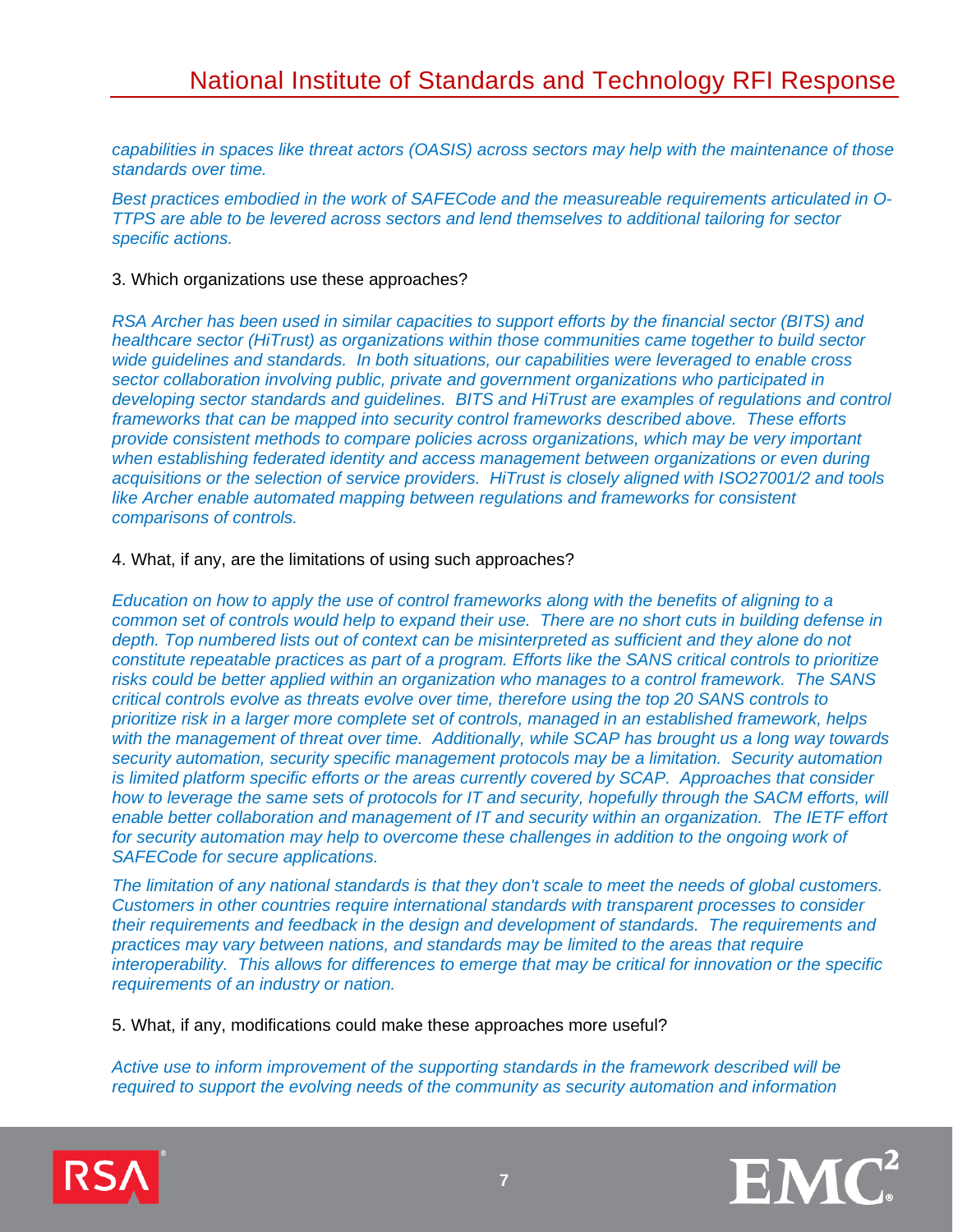*sharing requirements evolve. Standards supporting the framework should be flexible and extensible, with the ability to update and evolve those standards in a transparent process as needed.* 

6. How do these approaches take into account sector-specific needs?

*The ISO27000 series includes extensions that are industry specific, healthcare, finance, etc. IETF Standards typically consider flexibility and extensibility in their design to allow for standards based or private extensions as appropriate.*

7. When using an existing framework, should there be a related sector-specific standards development process or voluntary program?

*If the overall framework includes flexible and extensible standards based solutions, the referenced standards efforts should have ways to accommodate sector specific needs. Examples where this is true includes the ISO27000 control framework, IETF standards such as the Incident Object Description Exchange Format (IODEF) [RFC5070, in update process RFC5070-bis], and OASIS's Common Alerting Protocol (CAP). Each of these efforts includes methods to extend the standard to accommodate standards based or private extensions specific to the needs of an industry, region, or event type. The extension work should be part of the sector-specific standards development process.*

8. What can the role of sector-specific agencies and related sector coordinating councils be in developing and promoting the use of these approaches?

*These agencies and councils could be forums for promoting usage in their sectors, collecting experiences, best practices, etc. The agencies may serve as interfaces between sector participants and standards development of cross-sector frameworks, sector-specific extensions, implementation guidance, etc. Guidance may be appropriate both in standards and in these sector-specific constituencies.*

*Realizing that some tailoring for a specific sector may be appropriate they should draw from the same acceptable baseline of conformance to best practices and standards.*

9. What other outreach efforts would be helpful?

*Improved vendor support for international standards in the framework coupled with third party validation for these evolving approaches is critical. Efforts like the NIST Center of Excellence to validate and showcase the capabilities will assist greatly in the outreach. Ensuring that the framework requirements include standards that can evolve over time is critical to innovation in addition to limiting the use of standards to the areas that require interoperability between organizations and products.*

*Effective outreach should include better educating stakeholders on the myriad of threats that exist to their web application layer, and how behavioral analysis provides a necessary layer of defense. The SANS Critical Controls are a helpful tool for this outreach and education in the prioritization of threats as they evolve.*

*Additionally, government RFI and contract language should show preference for existing named initiatives that promote best practices and standards.*



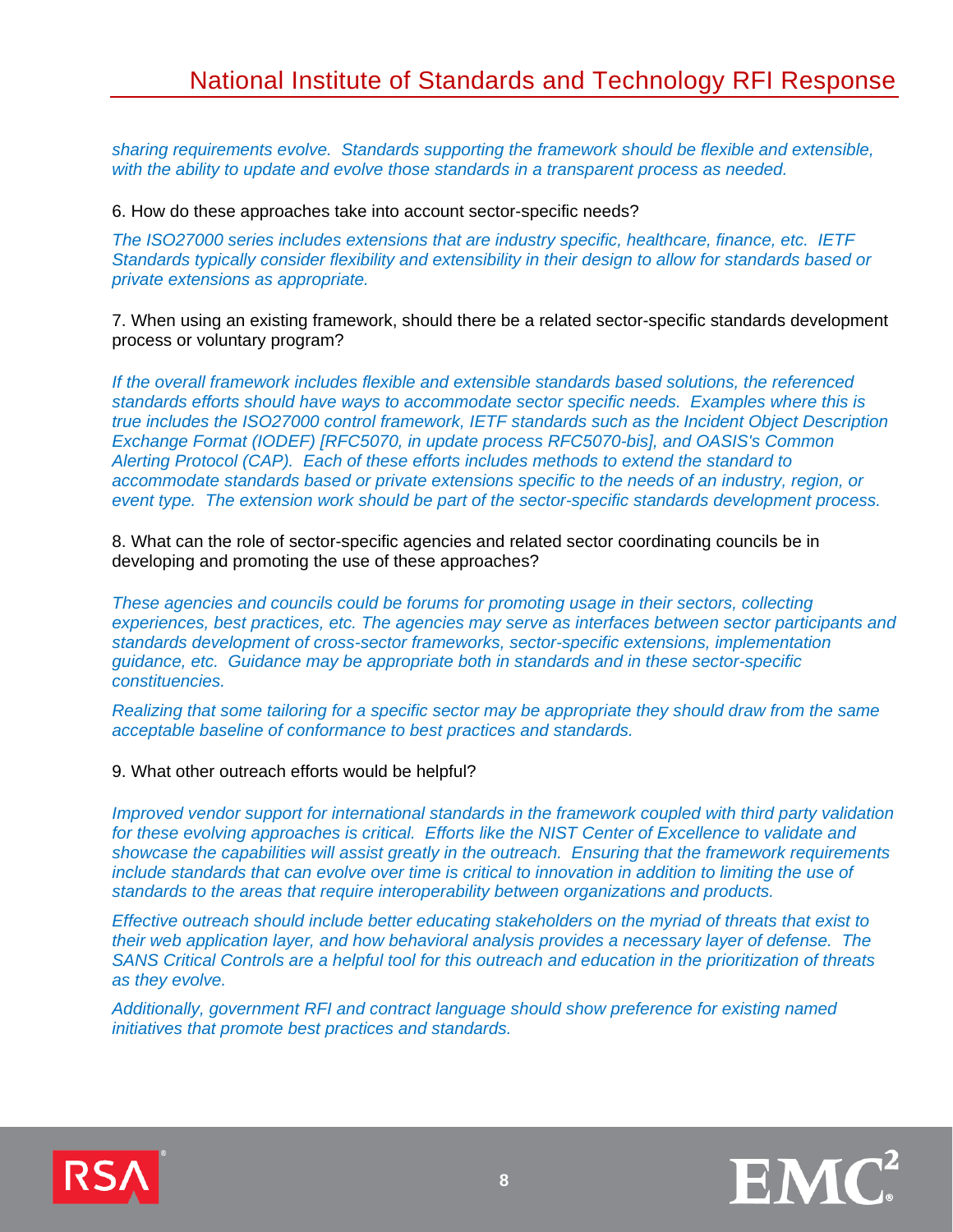#### <span id="page-14-0"></span>**1.2.1 Specific Industry Practices**

In addition to the approaches above, NIST is interested in identifying core practices that are broadly applicable across sectors and throughout industry.

NIST is interested in information on the adoption of the following practices as they pertain to critical infrastructure components:

- Separation of business from operational systems;
- Use of encryption and key management;
- $\blacksquare$  Identification and authorization of users accessing systems;
- Asset identification and management;
- $\blacksquare$  Monitoring and incident detection tools and capabilities;
- Incident handling policies and procedures;
- **Mission/system resiliency practices;**
- Security engineering practices;
- **Privacy and civil liberties protection.**

1. Are these practices widely used throughout critical infrastructure and industry?

*In the context of industry, yes, but the degree of maturity in each area can vary widely from place to place, and even across each of these areas in a single company. Our typical experience has noted that cyber security programs will hyper focus in a couple areas and have lower maturity in others, as corporations struggle to fund holistic programs in all areas, a perceived risk based decision is made. Efforts like the SANS critical controls should be used to prioritize risks. Vendors should be supporting efforts to ensure the applications and services they provide are secure through efforts like SAFECode.*

*The practical best practices such as those recognized by SAFECode and identified in the requirements in the Open Group's upcoming (April) release of the global Open Trusted Technology Provider Standard to Mitigate Maliciously Tainted and Counterfeit Products should pertain to anyone building software and hardware based products.*

#### 2. How do these practices relate to existing international standards and practices?

*International standards are limited to the control objectives for the listed critical infrastructure components and are not prescriptive in the same way that is true for FISMA related control frameworks with defined assurance levels for controls. The prescriptive requirements from regulations assist organizations in developing their individual policy requirements that may meet or exceed the regulatory requirements for the high-level international standards controls, for instance ISO27001/2. Tools like RSA's Archer are used to bridge this gap so that the varying requirements between organizations can be mapped into common sets of controls, but that the controls may vary between organizations based on requirements. Standards also assist to provide consistent methods to assess the state of controls (SCAP/SACM, NEA, etc.) within an operating environment. International standards also provide consistent data formats and protocols to enable to exchange of information between organizations* 



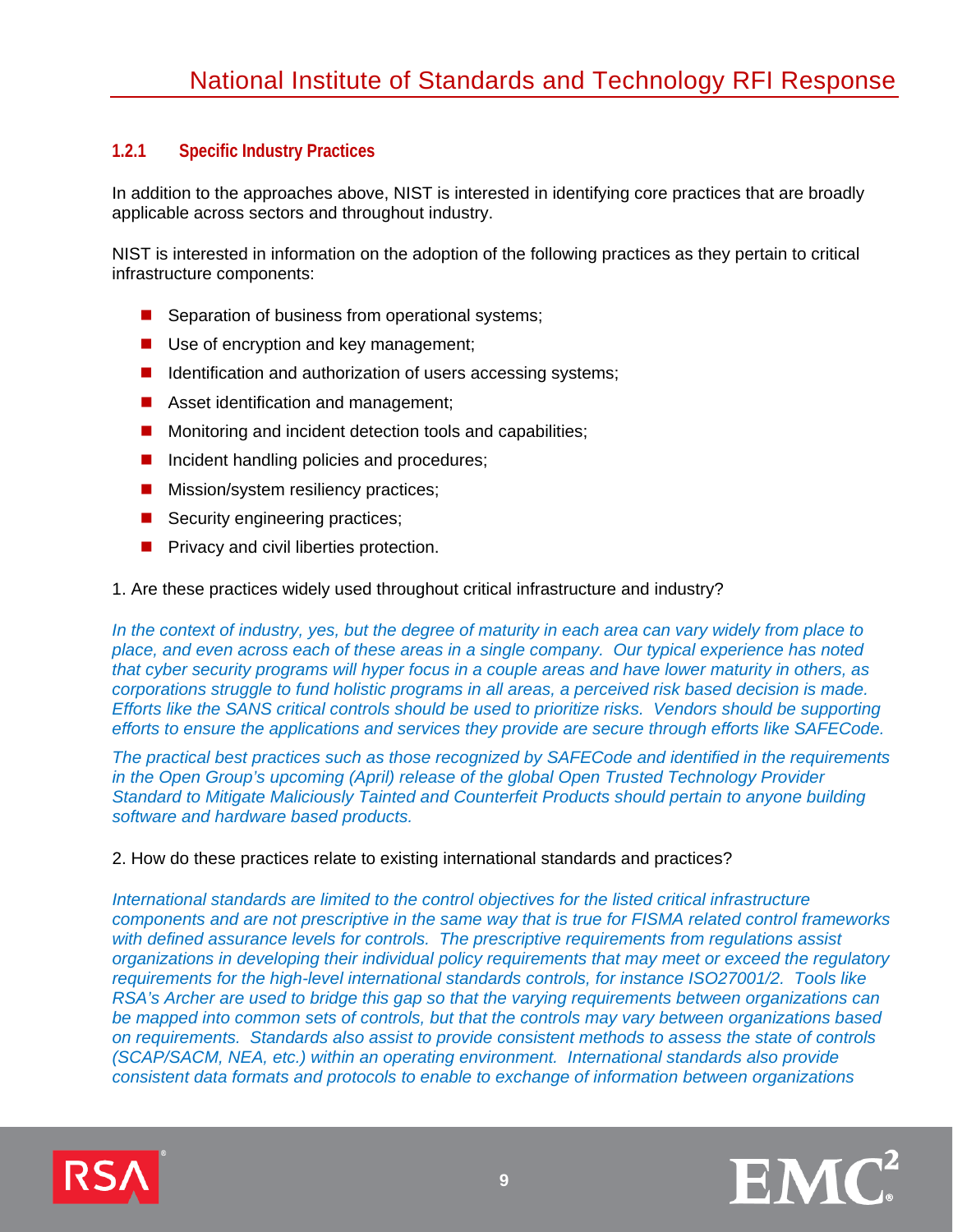*(MILE, CAP, etc.). And at the base, applications must be secure before we even start to think about the ongoing or continuous assessment of an environment (SAFECode, OpenGroup work, ISO27036).* 

*SAFECode is a global industry group of practitioners that share best practices and guidance. The Open Group O-TTPS is likely to be submitted through the PAAS process for COTS ICT applicability to ISO 27036 for supplier relationships.*

3. Which of these practices do commenters see as being the most critical for the secure operation of critical infrastructure?

*Improved standards and capabilities for understanding situational awareness through automated assessment and enforcement of policies for the environment is critical for secure operations. This includes the ability to understand threats to organizations assets, active exploits against vulnerabilities, and the ability to prioritize risk as a result of having a common operating picture.* 

*The SAFECode guidance and best practices and the set of requirements in the Open Group O-TTPS outline a baseline of what is most important to promote the secure operation of critical infrastructure.*

*NIST's work in crypto standards and federation technology and practices will become increasingly more important in a hyper connected world. As we move to cloud based environments with federated access between cloud environments to facilitate big data analytics, the use of federation via technologies like PKI and SAML will only increase. While encryption and key management are absolutely critical, we*  believe continuous monitoring of encrypted data streams is absolutely critical. We have seen even the *most sophisticated encryption methods defeated through the most low technology means, e.g. social engineering. We believe monitoring should be non intrusive - it should not affect the legitimate user's experience nor impede the delivery of data and resources.*

4. Are some of these practices not applicable for business or mission needs within particular sectors?

5. Which of these practices pose the most significant implementation challenge?

*Security automation presents some of the more difficult challenges, where approaches need to be generalized to include devices and many areas of infrastructure (Internet of Things) for capabilities in each sector. The interconnected federation models (PKI, SAML) need to support trust assurance assertions (PKI OIDs and SAML bearer tokens) with the varying use of technologies also presents a challenge where these technologies intersect.*

6. How are standards or guidelines utilized by organizations in the implementation of these practices?

*Where interoperability is required, EMC/RSA strictly follows the applicable standards. For instance, DMTF's Common Information Model (CIM), IETF standards for protocols (TCP, HTTP, TLS, SNMP, PKI, RID), OMG's standards for reporting (GRC-XML), XBRL, numerous NIST standards, and ISO standards such as the 27000 series for control frameworks, policy, and risk management.*

7. Do organizations have a methodology in place for the proper allocation of business resources to invest in, create, and maintain IT standards?

*Yes, business stakeholders participate in every step of the governance process for IT standards with the EMC Corporate Office of the CTO, central cyber security organization, and the product security organization. The Corporate Office of the CTO leads the external standards efforts in collaboration with* 



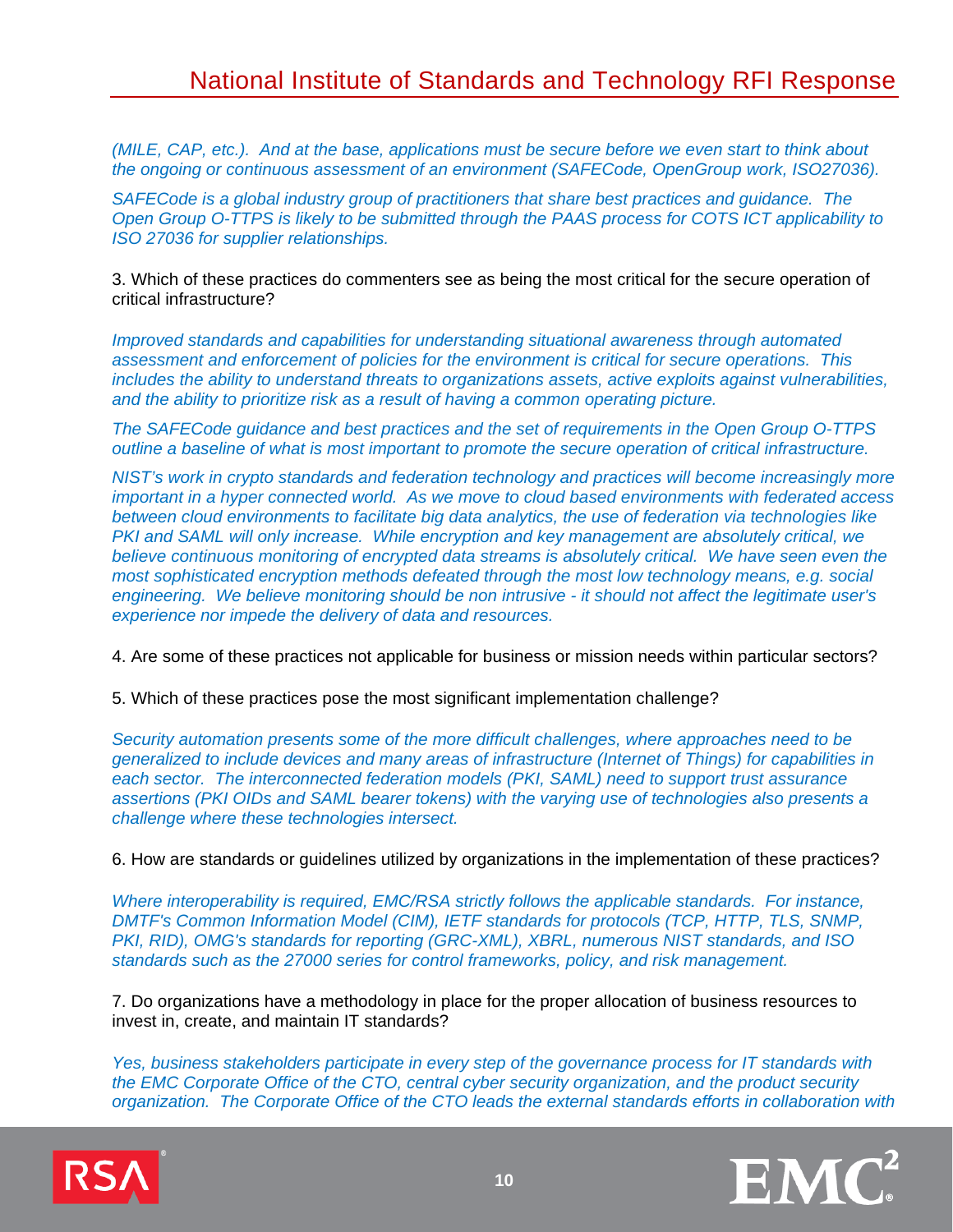*all key stakeholders, while the central cyber security organization and product security organization support the internal standards efforts. The business allocates funds toward remediation management activities when needed, and balances the risks of cyber security against other business objectives.*

8. Do organizations have a formal escalation process to address cybersecurity risks that suddenly increase in severity?

*Yes, EMC/RSA has formal escalation processes in place for risks that suddenly increase in severity.*

*RSA tools also support the detection and analytic capabilities for risks in the environment. While this*  work includes a mix of internal process and areas that require flexibility for innovation, points that *interface with other products may be considered in the framework for standards. The following description provides insight into tools that may be used to compliment the cyber security framework, but are areas where standards may not apply to allow for innovation, standards should be limited to interfaces where interoperability is required.* 

*Security analytics systems should have the sophistication to combine disparate data to detect indicators of advanced attacks. For example, security analytics systems should search for behavior patterns and risk factors, not just static rules and known signatures. Security analytics systems should also consider the relative value of enterprise assets at risk, flagging events associated with high-value assets. By applying a risk-based approach leveraging big data, security analytics platforms can eliminate "known good" activities and improve the signal-to-noise ratio, slashing the amount of information that security analysts must review in their hunt for new threats to the enterprise. Deeper, automated analytics present items of interest to security analysts, reporting "this happens a lot" or "this rarely happens." This provides a formal approach to escalation where the alert is validated, thus making the response more efficient and effective. By doing this, security analytics systems can perform triage*  for security analysts, highlighting events that require a closer look. While automated, intelligent *analytics are an important component of new security analytics platforms, they don't take the place of human judgment; instead they spotlight areas where human judgment, with its unique organizational and domain expertise, should be applied. In essence, security analytics systems help SOCs scale their threat detection capabilities in ways that weren't possible before, helping analysts make sense of incidents in time to make a difference in the outcome of an advanced attack.*

9. What risks to privacy and civil liberties do commenters perceive in the application of these practices?

*Information security and compliance professionals rarely agree on how security tools such as full network capture should be used to prevent or detect internal and external attacks. Compliance professionals are more likely to believe that surveillance of employees can be effectively accomplished without diminishing employees' privacy rights and that securing the workplace from illegal or unauthorized activities is not as important as ensuring employees' privacy rights. In contrast, security professionals tend to believe in the requirement and legitimacy of surveillance to protect their organizations.*

*There exists a continual balance between threat monitoring and personal privacy. Effective cyber threat monitoring does not necessarily require an overarching approach to data capture. Technology needs to provide the ability to encode sensitive data values (e.g. SSN) that pass between the user and a web server. These encoded values are still useful for threat modeling, but do not give cyber operators complete visibility into the user's communication with the web server.*

*The challenge for organizations concerned with addressing the risks of both internal and external threats is to ensure that the fragile balance between privacy and security is properly and consistently* 



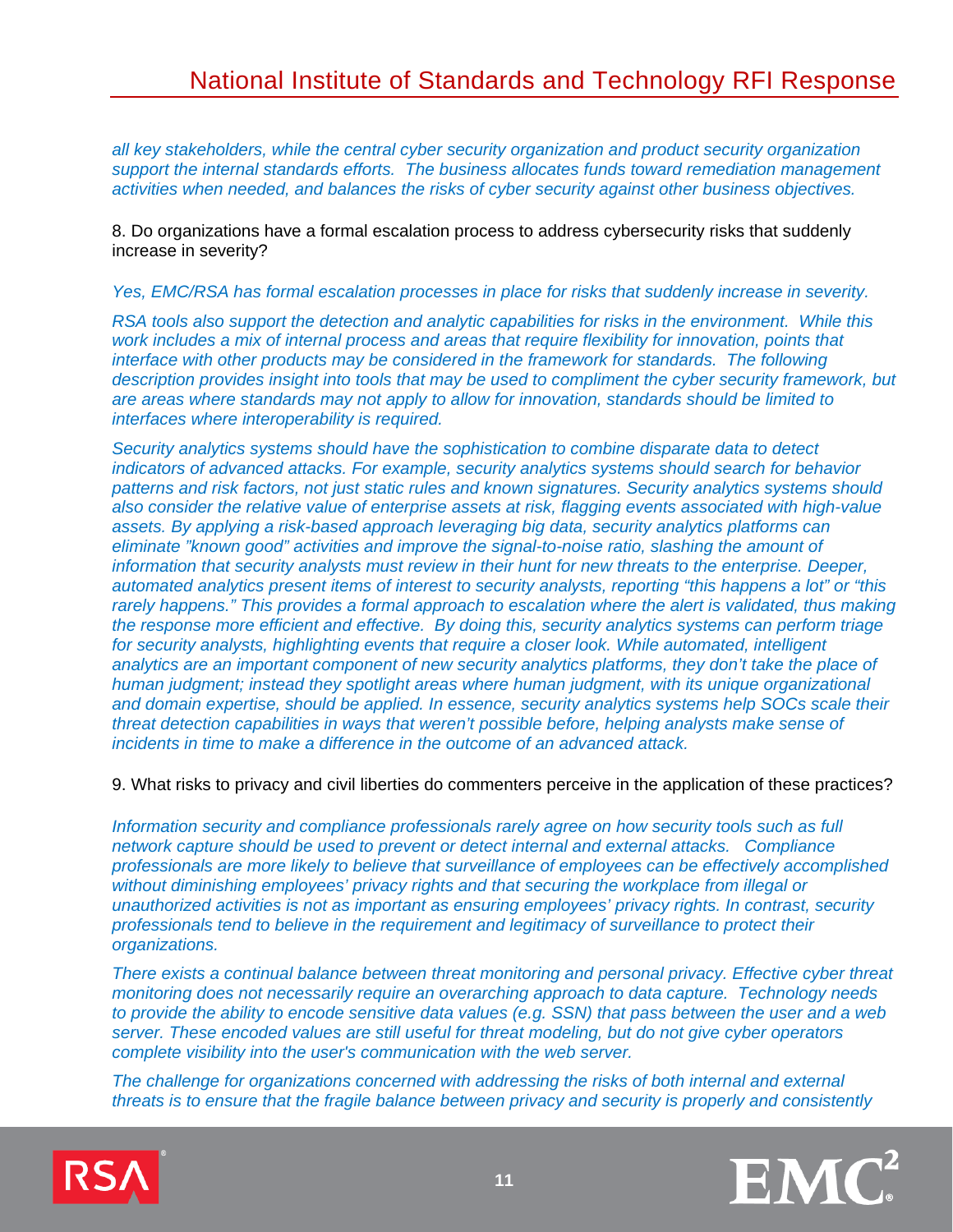*applied across the enterprise. As noted above, achieving agreement requires practitioners dedicated to information security and compliance professionals to collaborate closely to close gaps and avoid silos, especially when it concerns employee's privacy rights.*

10. What are the international implications of this Framework on your global business or in policymaking in other countries? Show citation box

*The use of international standards is critical as EMC/RSA operates on a global scale, both as an organization and as a technology provider. Standards are selected for implementation to meet the broad needs of our user base, favoring international standards whenever possible. Standards should only be used when there is a need for interoperability between implementations, leaving room for innovation in areas like data analytics and providing advanced intelligence. International standards that maintain transparent development and update procedures make it possible for global organizations and customers to improve the selected standards as the needs and requirements of each change.*

11. How should any risks to privacy and civil liberties be managed?

12. In addition to the practices noted above, are there other core practices that should be considered for inclusion in the Framework?



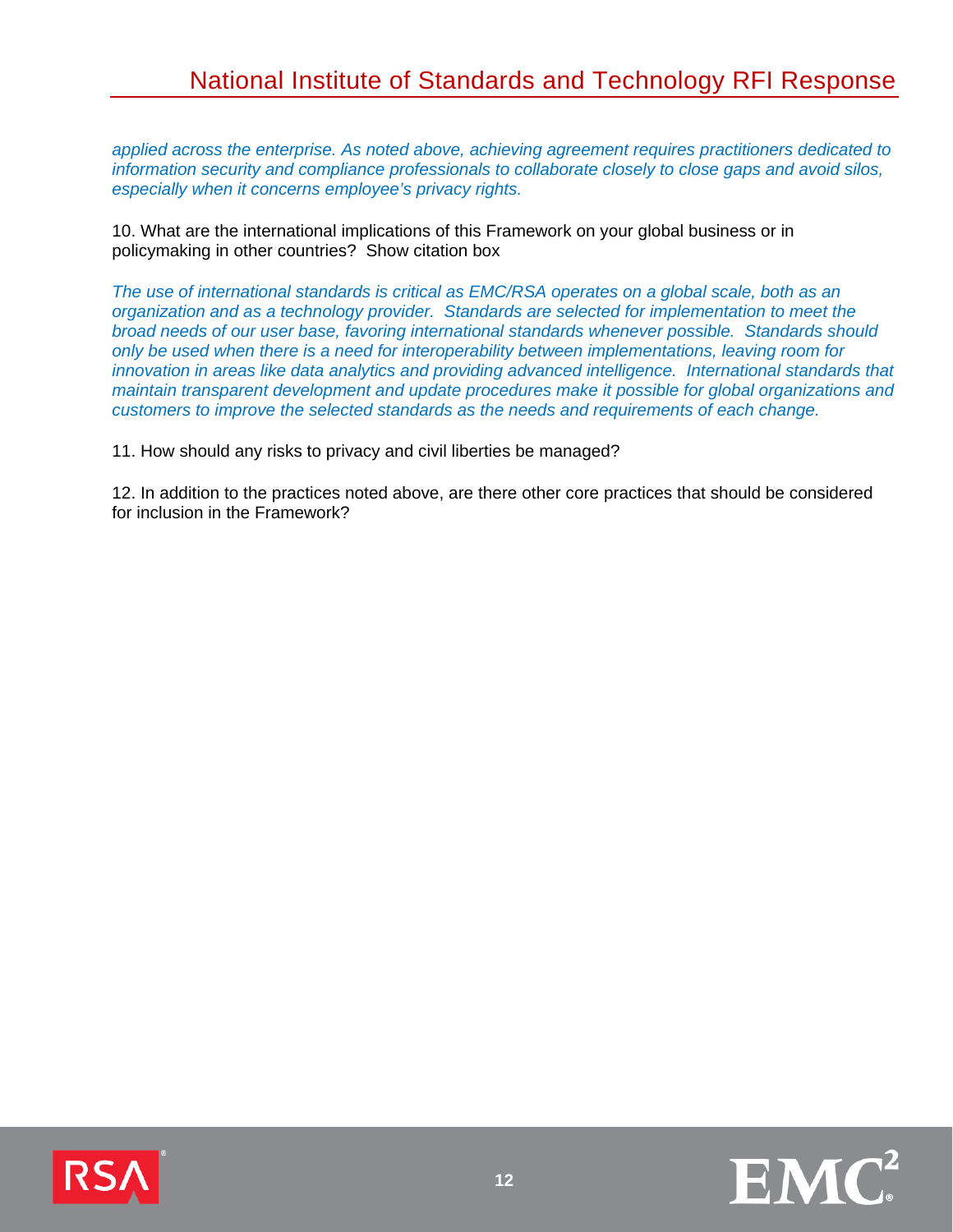### <span id="page-18-0"></span>**2 Corporate Overview**



RSA, the Security Division of EMC, is the premier provider of security, risk, and compliance management solutions for business acceleration. RSA helps the world's leading organizations solve their most

**RSA at a glance**

- **Employees**: 2,800+ worldwide as part of EMC's 47,800+ global employees.
- **Customers**: 35,000+ globally, using RSA solutions to protect 455+ million consumers, and deploying 1+ billion BSAFE applications and 20+ million SecurID tokens

complex and sensitive security challenges. These challenges include managing organizational risk, safeguarding mobile access and collaboration, proving compliance, and securing virtual and cloud environments.

Combining business-critical controls in identity assurance, encryption and key

management, DLP, Security Analytics and Network Security Monitoring and Analysis, and fraud protection with industry leading eGRC capabilities and robust consulting services, RSA brings visibility and trust to millions of user identities, the transactions that they perform, and the data that is generated.

### <span id="page-18-1"></span>**2.1 An enviable heritage**

For over two decades, businesses have trusted RSA to secure e-business. Our lineage can be traced back to 1977 when Ronald L. Rivest, Adi Shamir, and Leonard Adleman invented the RSA algorithm. Today, RSA, The Security Division of EMC, is the expert in information-centric security:

| <b>RSA / EMC Corporation Milestones</b> |                                                                                                                                                                  |      |                                                                                                 |  |
|-----------------------------------------|------------------------------------------------------------------------------------------------------------------------------------------------------------------|------|-------------------------------------------------------------------------------------------------|--|
| 1977                                    | Invention of RSA algorithm                                                                                                                                       | 2007 | EMC acquires Verid, Inc. (KBA solutions) and adds                                               |  |
| 1979                                    | <b>EMC Corporation founded</b>                                                                                                                                   |      | to RSA                                                                                          |  |
| 1982                                    | RSA Data Security founded                                                                                                                                        |      | EMC acquires Tablus Inc. (DLP solutions) and<br>adds to RSA                                     |  |
| 1984                                    | Security Dynamics Technologies, Inc. founded<br>SecurID solutions launched                                                                                       | 2010 | EMC acquires Archer Technologies (eGRC<br>solutions) and adds to RSA                            |  |
| 1986                                    | <b>EMC listed on NASDAQ</b>                                                                                                                                      | 2011 | <b>EMC acquires NetWitness Corporation (network</b>                                             |  |
| 1988                                    | <b>EMC listed on NYSE</b>                                                                                                                                        |      | security analysis solutions) and adds to RSA                                                    |  |
| 1991                                    | RSA Laboratories established                                                                                                                                     | 2012 | <b>EMC acquires Silicium Security (endpoint</b>                                                 |  |
| 1992                                    | EMC achieves ISO 9001 certification                                                                                                                              |      | monitoring tool for unknown and advanced<br>malware detection) and adds to RSA                  |  |
| 1994                                    | EMC enters Fortune 500                                                                                                                                           |      | RSA launches Advanced Cyber Defense Services                                                    |  |
| 1996                                    | Acquisition of RSA Data Security by Security<br>Dynamics Technologies, Inc.                                                                                      |      | RSA Laboratories develops and launches RSA<br>Distributed Credential Protection                 |  |
| 1999                                    | Company fully integrates and becomes RSA<br>Security Inc.                                                                                                        |      | EMC acquires Silver Tail Systems (web fraud<br>detection and security software) and adds to RSA |  |
| 2005                                    | Acquisition of Cyota Inc. (online security and anti-<br>fraud solutions)                                                                                         |      | RSA opens new Anti-Fraud Command Center in<br><b>Collaboration with Purdue University</b>       |  |
| 2006                                    | Acquisition of PassMark Security Inc. (software-<br>based authentication)<br>Acquisition of RSA by EMC Corporation. Becomes<br>RSA, the Security Division of EMC | 2013 | RSA launches RSA Security Analytics                                                             |  |

### <span id="page-18-2"></span>**2.2 Technology and Business Solutions**

RSA's industry leading solutions are designed to work together to create a systematic approach to managing security, risk, and compliance: eliminating the hundreds of security and compliance silos that



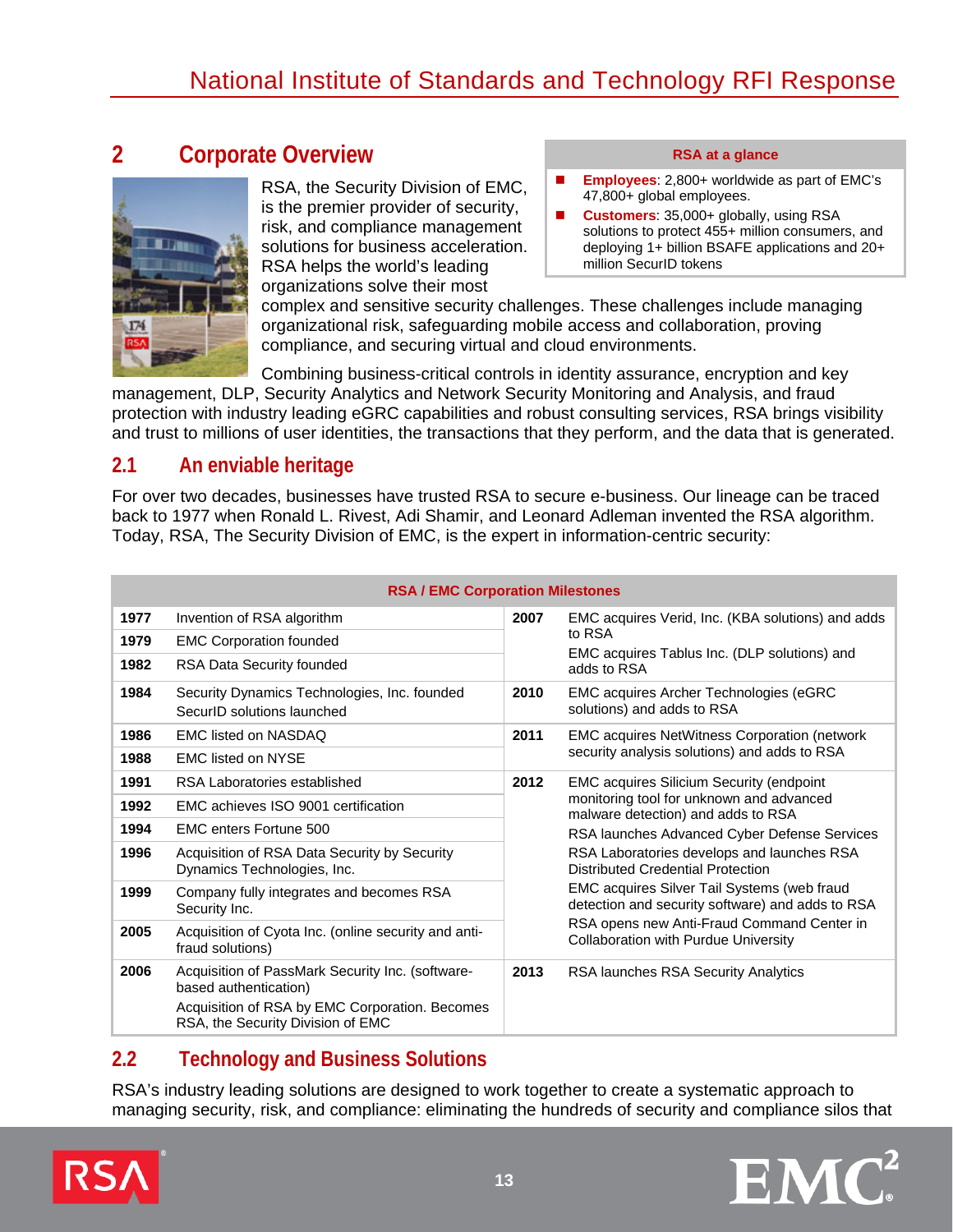exist in most organizations today. Our technology solutions for physical, virtual and cloud computing environments include:

- **Advanced Cyber Defense (ACD) Services**: The RSA ACD Practice is designed to address the need for agile mitigation of APT attacks. Using a multi-tier threat based approach; ACD focuses on the protection of critical business assets by applying proven operational design and tactics to address front line cyber breach preparedness, response, remediation, and prevention.
- **Authentication**: RSA offers a wide range of strong two-factor authentication solutions to help organizations assure user identities and meet compliance requirements. Choices include onetime passwords, risk-based authentication, knowledge-based authentication, and digital certificates. RSA authentication solutions are available in a variety of form factors including hardware authenticators, software authenticators delivered across a range of mobile devices and platforms, out-of-band phone and SMS options, and site-to-user authentication. Products include:
	- ◆ RSA Adaptive Authentication, RSA Digital Certificate Manager, RSA Identity Verification, and RSA SecurID
- **Data Loss Prevention (DLP):** The RSA DLP solution identifies and enforces policies to prevent the loss or misuse of sensitive data: whether at rest in a data center, in motion over the network, or in use on a laptop or desktop.
- **Data Protection**: RSA encryption and tokenization solutions secure sensitive data stored in file systems on servers and endpoints and at the point of capture. RSA key management solutions offer a common infrastructure to simplify the provisioning, distribution and management of encryption keys. Product include:
	- ◆ RSA BSAFE, RSA Distributed Credential Protection, and RSA Data Protection Manager
- **Fraud Prevention:** RSA fraud prevention solutions reduce the risk of fraud and identity theft by assuring user identities, monitoring for high-risk activities, and mitigating the damage caused by external threats such as phishing, pharming, Trojans, and other cyber threats. Products include:
	- RSA Adaptive Authentication eCommerce, RSA CyberCrime Intelligence Service, RSA eFraudNetwork, RSA Fraud Action, and RSA Transaction Monitoring
- **Governance, Risk, and Compliance (GRC)**: The RSA Archer GRC solutions enable organizations to manage the lifecycle of corporate policies and objectives across a number of domains; analyze and respond to enterprise risk and demonstrate compliance. Through a series of easy-to-read dashboards and reports, RSA GRC solutions provide organizations with a realtime view into their state of compliance and risk level.
- **Identity and Access Management**: RSA solutions manage access, federate identities, and enforce organizational policies across multiple web resources, portals, and applications. These solutions make it easy to manage a large number of users while enforcing a centralized security policy, ensuring compliance and preventing unauthorized access to corporate systems and sensitive information. Products include:
	- ◆ RSA Access Manager, RSA Adaptive Directory, RSA Adaptive Federation, and RSA Federated Identity Manager
- **Security Analytics and Network Security Monitoring and Analysis:** The RSA Security Analytics platform provides a complete and actionable understanding of network sessions as well as logs and events activity happening on enterprise networks. The RSA Security Analytics solutions are flexible and scalable to solve a wide range of the most challenging information



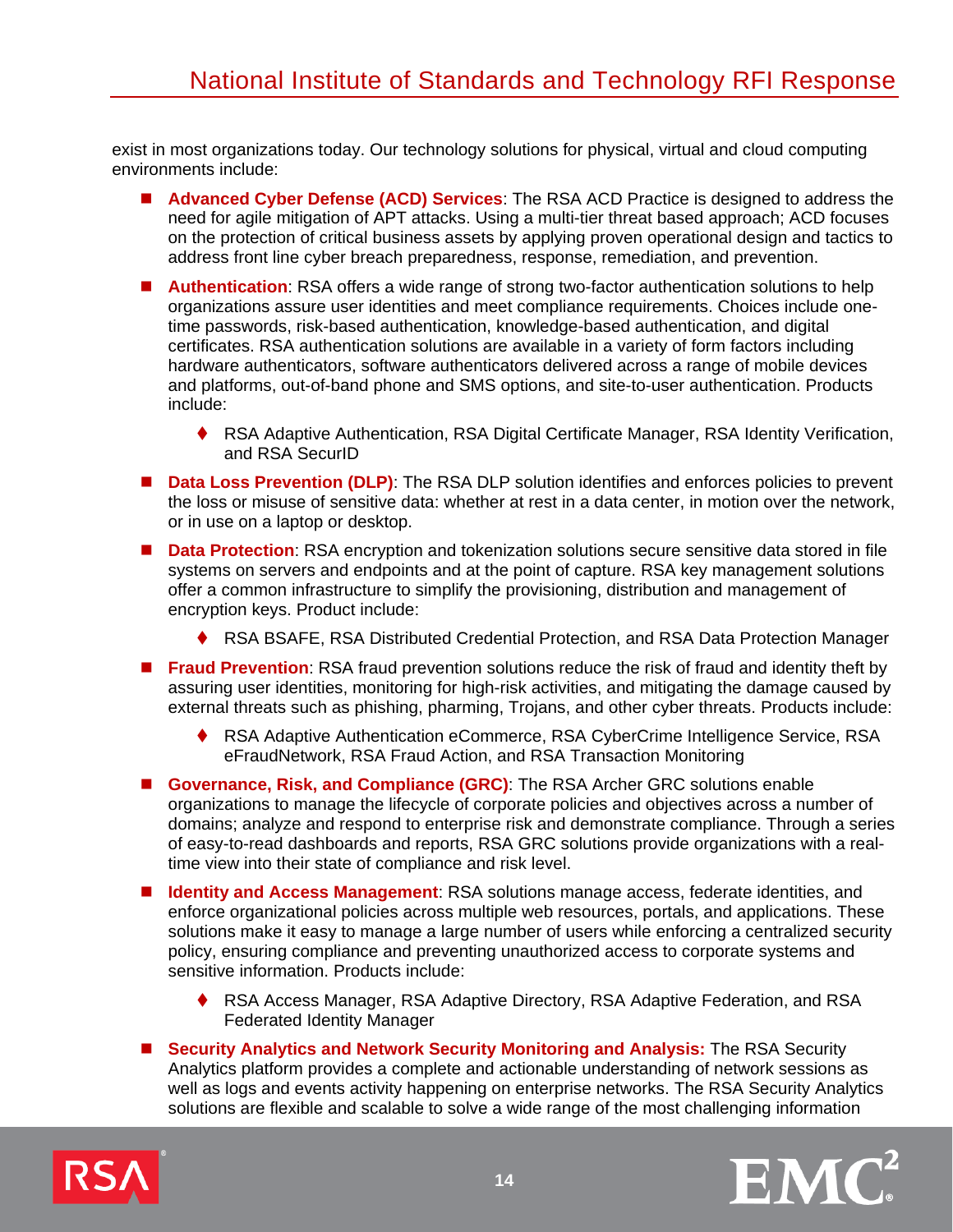security problems including: compliance, forensic analysis, insider threats, zero-day exploits and targeted malware, advanced persistent threats, fraud, espionage, data leakage, and continuous monitoring of critical security controls.

- **Professional Services:** RSA Professional Services helps organizations successfully implement high-value security solutions based on RSA industry-leading technology. Leveraging the expertise of its Professional Services organization, RSA brings together the technology, services, and expertise necessary to develop and implement a comprehensive information security strategy.
- **Security Consulting**: The RSA Security Practice of EMC Consulting approaches security from a business context that prioritizes security investments. Services from the RSA Security Practice of EMC Consulting specialize in both security policy and compliance areas such as PCI DSS and HIPAA/HITECH and span across areas such as data classification, information risk management, GRC and policy management, fraud mitigation, identity assurance, virtualization and security operations.

### <span id="page-20-0"></span>**2.3 Commitment to Interoperability**

The Secured by RSA technology partner program is one of the largest and most proven alliance programs of its type. Through over 1,000 strategic partnerships with industry-leading organizations, RSA is able to integrate its solutions into many diverse environments. The Secured by RSA program focuses on interoperability certification activities as well as joint support strategies for our mutual customers. Certification brings added assurance that the solutions we



provide are interoperable with industry-leading security products. The program reflects RSA commitment to providing standards-based interoperability and mutual vendor support to customers using our products and solutions.

### <span id="page-20-1"></span>**2.4 RSA Thought Leadership**

RSA is committed to investing in the ongoing development and improvement of our existing security solutions and bringing new products, ideas, and knowledge to the market. RSA has two worldrenowned centers - RSA Laboratories and the RSA Anti-Fraud Command Center – dedicated to advancing security research and intelligence and staying up-to-date on the latest global threats.

- RSA Laboratories: RSA Laboratories is the research center of RSA and the security research group within the EMC Innovation Network. Established in 1991, RSA Laboratories is world renowned for applied research program and academic connections that provide state-of-the-art expertise in cryptography and data security for the benefit of RSA, EMC, and our customers. Recent projects have included cloud security, data protection, tamper-resistant hardware schemes, efficient fully homomorphic encryption (FHE) computations, and privacy-preserving computations.
- **RSA Online Fraud Resource Center**: RSA's 24x7 Anti-Fraud Command Center (AFCC) leads the global fight against "external threats" - such as phishing, crimeware/Trojans, and pharming attacks - by working with thousands of ISPs, registrars, and other hosting entities worldwide to mitigate and shut down attacks. The AFCC is staffed with more than 150 analysts, and has shut down over 580,000 online attacks.
- **Standards Development**: RSA also plays an active leadership role in standards development initiatives – such as Liberty Alliance, OASIS, IETF, and WS-Security – to ensure the technical



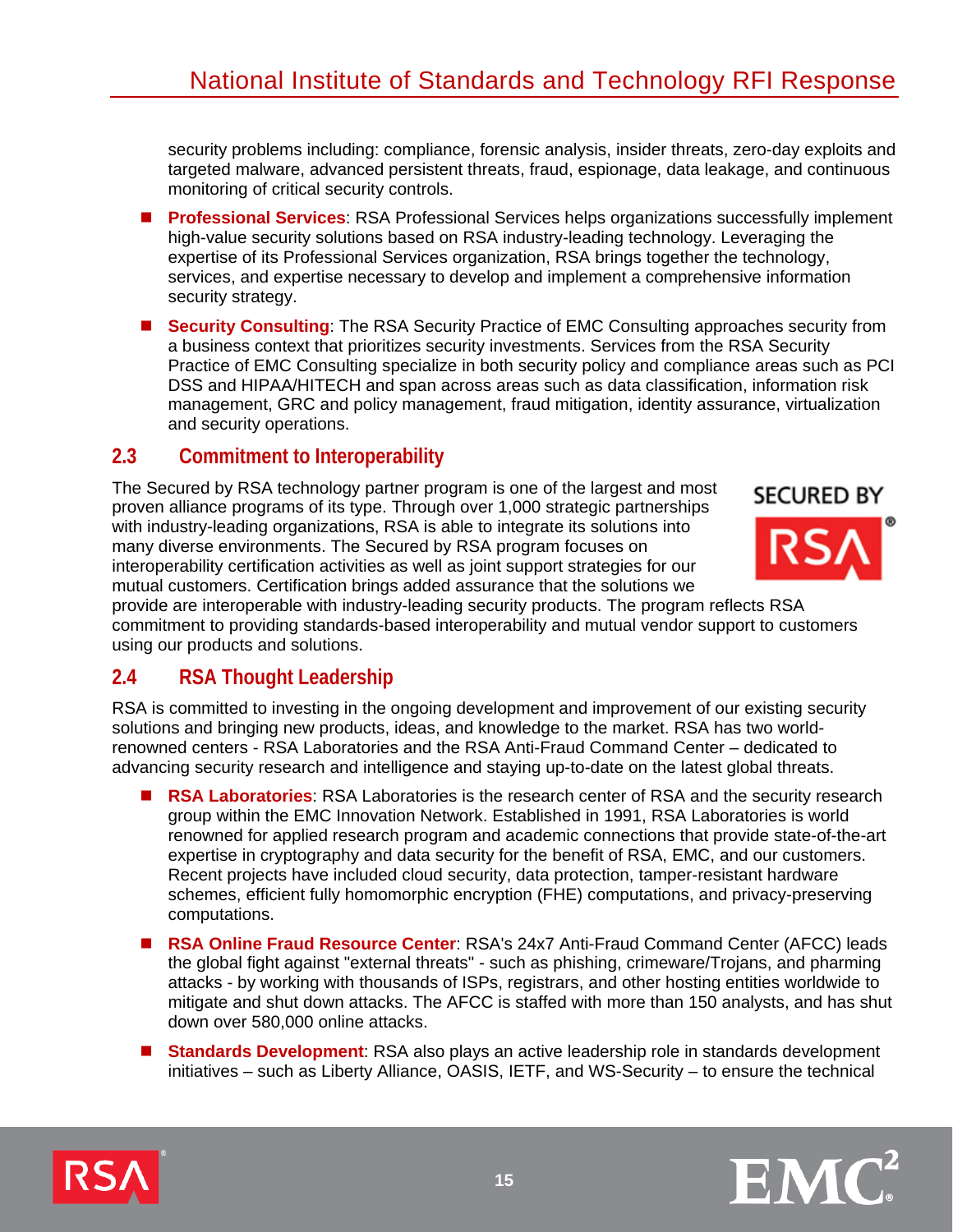superiority and interoperability of our solutions. Our current products support a multitude of standards, including PKCS, RADIUS, and SAML.

### <span id="page-21-0"></span>**2.5 Financial Strength and Corporate Stability**

As the Security Division of EMC, we are part of a global Fortune 500 organization, and benefit from the financial strength, stability, and depth of resources of EMC:

- Revenue exceeding \$21.7 billion
- A 5-year annual revenue growth rate of 10.42%
- Market capitalization of approximately \$51.5 billion
- Research & Development exceeding \$2.5 billion
- Dun & Bradstreet rating of "5A2" since 2004
- Standard & Poor's credit rating of "A-/STABLE" since 2008

Please refer to the following link for comprehensive details of EMC's financials [http://www.emc.com/ir,](http://www.emc.com/ir) and the following summary table:

| In millions of USD                        | 2012      | 2011      | 2010      | 2009      | 2008      |
|-------------------------------------------|-----------|-----------|-----------|-----------|-----------|
| <b>Total Revenue</b>                      | 21,713.90 | 20,007.59 | 17,015.13 | 14,025.91 | 14,876.16 |
| Cost of Revenue                           | 8,075.54  | 7,838.65  | 6,984.15  | 6,281.01  | 6,653.79  |
| <b>Gross Profit</b>                       | 13,638.36 | 12,168.94 | 10,030.98 | 7,744.90  | 8,222.37  |
| Research & Development                    | 2,559.61  | 2,149.79  | 1,888.02  | 1,627.51  | 1,721.33  |
| <b>Total Operating Expense</b>            | 17,750.03 | 16,565.15 | 14,331.84 | 12,661.64 | 13,307.23 |
| Operating Income                          | 3,963.87  | 3,442.44  | 2,683.29  | 1,414.28  | 1,568.94  |
| <b>Net Income Before Taxes</b>            | 3,803.62  | 3,249.27  | 2,607.98  | 1,374.58  | 1,600.23  |
| Cash & Short Term Investments             | 6,167.12  | 6,318.02  | 5,375.31  | 6,695.34  | 6,806.98  |
| <b>Total Current assets</b>               | 12,208.61 | 11,702.22 | 9,783.32  | 10,538.30 | 10,665.03 |
| Property / Plant / Equipment, Total - Net | 3,144.55  | 2,833.15  | 2,528.43  | 2,224.35  | 2,223.01  |
| <b>Total Assets</b>                       | 38,068.69 | 34,469.27 | 30,833.28 | 26,812.00 | 23,874.58 |
| <b>Total Current Liabilities</b>          | 10,304.00 | 10,376.21 | 9,378.01  | 5,148.17  | 5,218.44  |
| <b>Total Debt</b>                         | 1,710.15  | 3,424.30  | 3,450.00  | 3,100.29  | 2,991.94  |
| <b>Total Liabilities</b>                  | 15,711.54 | 15,157.65 | 13,429.24 | 11,262.12 | 10,546.13 |
| <b>Total Equity</b>                       | 22,537.14 | 19,311.61 | 17,404.04 | 15,549.88 | 13,328.44 |

### <span id="page-21-1"></span>**2.6 EMC / RSA Company Vitals**

| <b>Details</b>         | <b>EMC Corporation</b>                                  | <b>RSA, the Security Division of EMC</b>                |
|------------------------|---------------------------------------------------------|---------------------------------------------------------|
| <b>Primary Address</b> | 176 South Street<br>Hopkinton, MA 01748<br>USA          | 174 Middlesex Turnpike<br>Bedford, MA 01730<br>USA      |
| <b>Contact Numbers</b> | Phone: 508-435-1000 / 877-362-6973<br>Fax: 508-497-6912 | Phone: 781-515-5000 / 877-772-4900<br>Fax: 781-515-5010 |



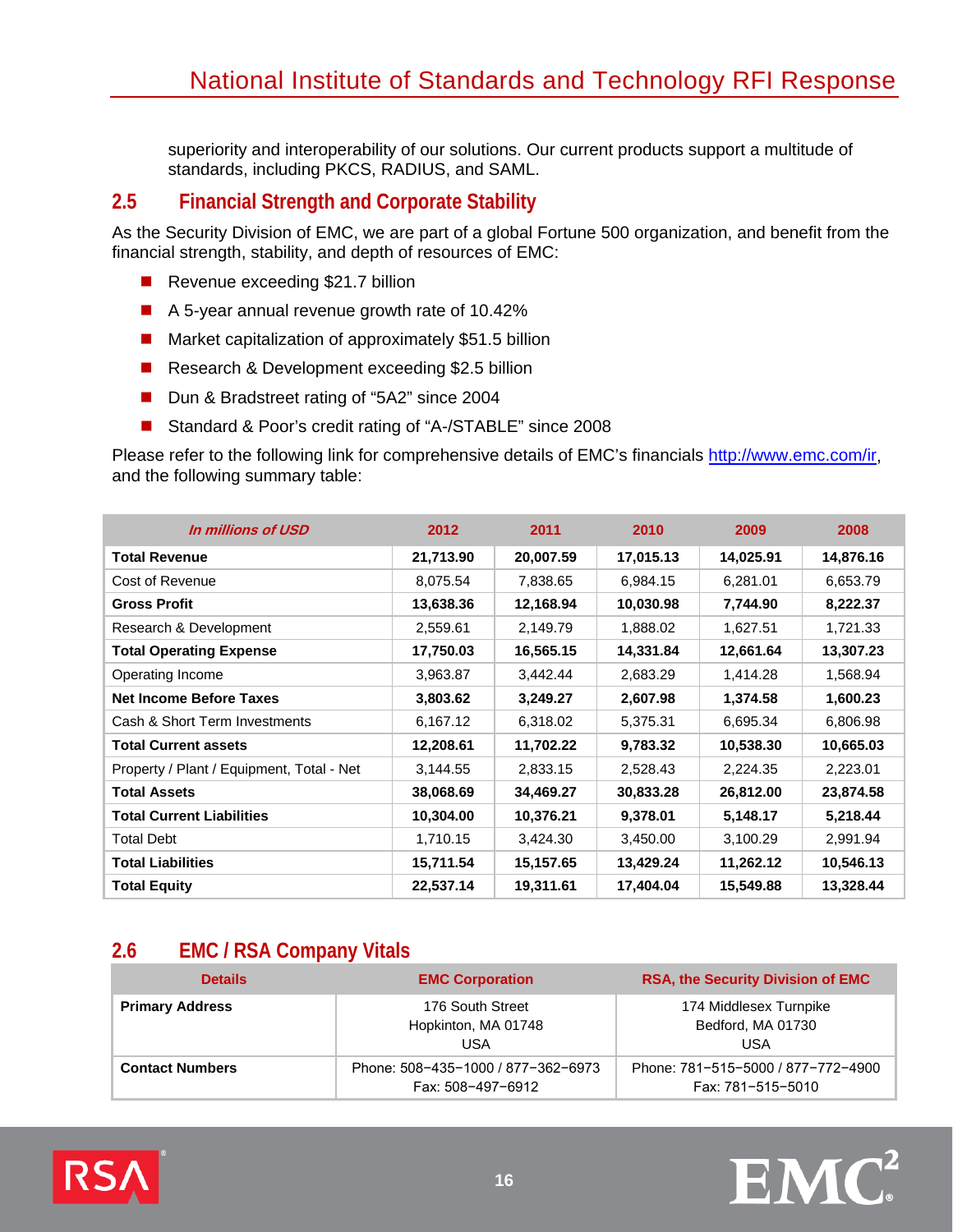# National Institute of Standards and Technology RFI Response

| <b>Details</b>                      | <b>EMC Corporation</b>                                                                                               | <b>RSA, the Security Division of EMC</b>                                        |  |  |  |
|-------------------------------------|----------------------------------------------------------------------------------------------------------------------|---------------------------------------------------------------------------------|--|--|--|
| <b>Senior Management Team</b>       | Joseph M. Tucci - Chairman and CEO<br>William J. Teuber, Jr. - Vice Chairman<br>David I. Goulden - President and COO | Arthur W. Coviello, Jr. - Executive<br>Chairman<br>Thomas P. Heiser - President |  |  |  |
| # of Employees                      | 47,800                                                                                                               | 2,800                                                                           |  |  |  |
| <b>Web Site</b>                     | www.emc.com                                                                                                          | www.emc.com/rsa                                                                 |  |  |  |
| <b>Doing Business As:</b>           | EMC <sup>2</sup>                                                                                                     | <b>RSA Security LLC</b>                                                         |  |  |  |
| <b>Year of Founding</b>             | 1979                                                                                                                 | 1982                                                                            |  |  |  |
| <b>State of Incorporation</b>       | MA                                                                                                                   | DE                                                                              |  |  |  |
| Federal Tax ID (US)                 | 04-2680009                                                                                                           | 27-1492791                                                                      |  |  |  |
| <b>DUNS:</b>                        | 097447148                                                                                                            | 121615538                                                                       |  |  |  |
| <b>CAGE Code:</b>                   | 0DVT5                                                                                                                | 5Z940                                                                           |  |  |  |
| <b>EMC Investor Relations:</b>      | http://www.emc.com/corporate/investor-relations/index.htm                                                            |                                                                                 |  |  |  |
| <b>EMC Corporate Governance:</b>    | http://www.emc.com/corporate/investor-relations/governance/corporate-<br>governance.htm                              |                                                                                 |  |  |  |
| <b>EMC Sustainability:</b>          | http://www.emc.com/corporate/sustainability/index.htm                                                                |                                                                                 |  |  |  |
| <b>EMC Newsroom</b>                 | http://www.emc.com/about/news/index.htm                                                                              |                                                                                 |  |  |  |
| <b>RSA Standard Agreements</b>      | http://www.emc.com/support/rsa-standard-form-agreements.htm                                                          |                                                                                 |  |  |  |
| <b>EMC Certificate of Insurance</b> | https://online.marsh.com/marshconnectpublic/marsh2/public/moi?PID=AppMoiFAQ-<br>Terms&CLIENT=900094051               |                                                                                 |  |  |  |
| <b>Reps and Certs</b>               | https://www.sam.gov/portal/public/SAM/<br>(search records using Company Name, DUNS, or CAGE code)                    |                                                                                 |  |  |  |